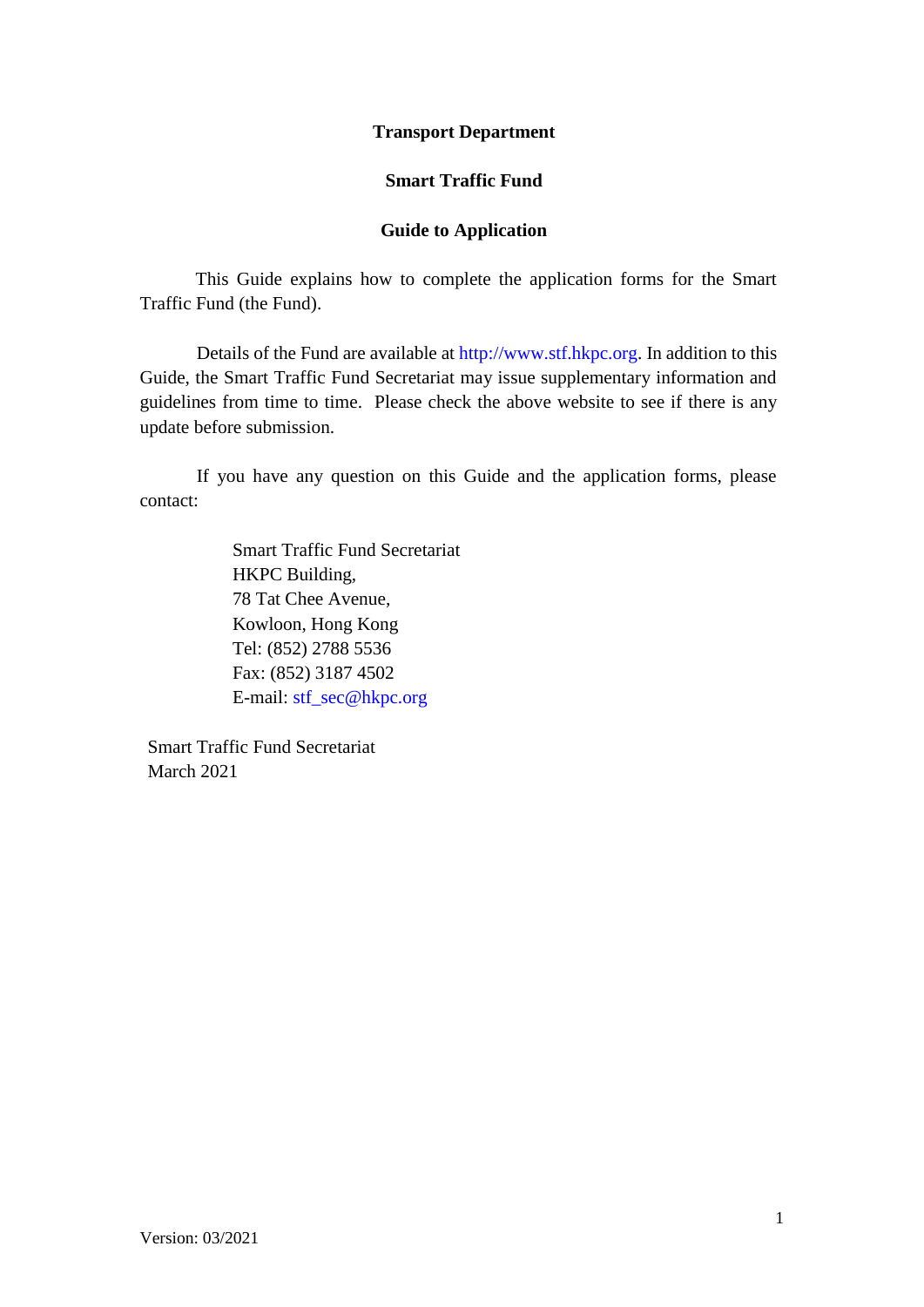## **General Notes**

#### **Background**

- 1. In the 2019 Policy Address Supplement, the Chief Executive announced the setup of the Fund to promote research and application of vehicle-related innovation and technology for enhancing the convenience and efficiency of motorists as well as improving their driving safety, etc. \$1 billion have been earmarked for the Fund which commences operation in 2020-21.
- 2. A Management Committee has been set up to vet and approve applications under the Fund and monitor the implementation of the Fund. The Hong Kong Productivity Council has been appointed as the Smart Traffic Fund Secretariat (the Secretariat) to provide secretariat support and technical advice to the Management Committee.

#### **Scope of the Fund**

- 3. The Fund aims to provide support for enterprises or organisations to conduct research and application on vehicle-related innovation and technology with at least one of the following objectives:
	- enhancing convenience of motorists;
	- enhancing efficiency of the road network or road space; and
	- improving driving safety.
- 4. The Fund provides funding support for research and application projects as well as pure research projects.
- 5. The maximum funding support is up to 50% of the Estimated Project Cost, which is the sum of all estimated expenditures to be incurred (including items to be covered by the Applicant's contribution), for corporate sector Applicants; and up to 90% for public sector Applicants. Actual funding to be disbursed will depend on the actual project expenditure. For definitions of corporate and public sector Applicants, please refer to part A of this Guide.
- 6. For research and application projects, the maximum funding support is **HK\$20 million** per project. For pure research projects, the maximum funding support is **HK\$8 million** per project.
- 7. The duration of the project should normally not exceed 24 months.
- 8. Applications shall be submitted to the Secretariat electronically through  $(stf \sec@hkpc.org)$ .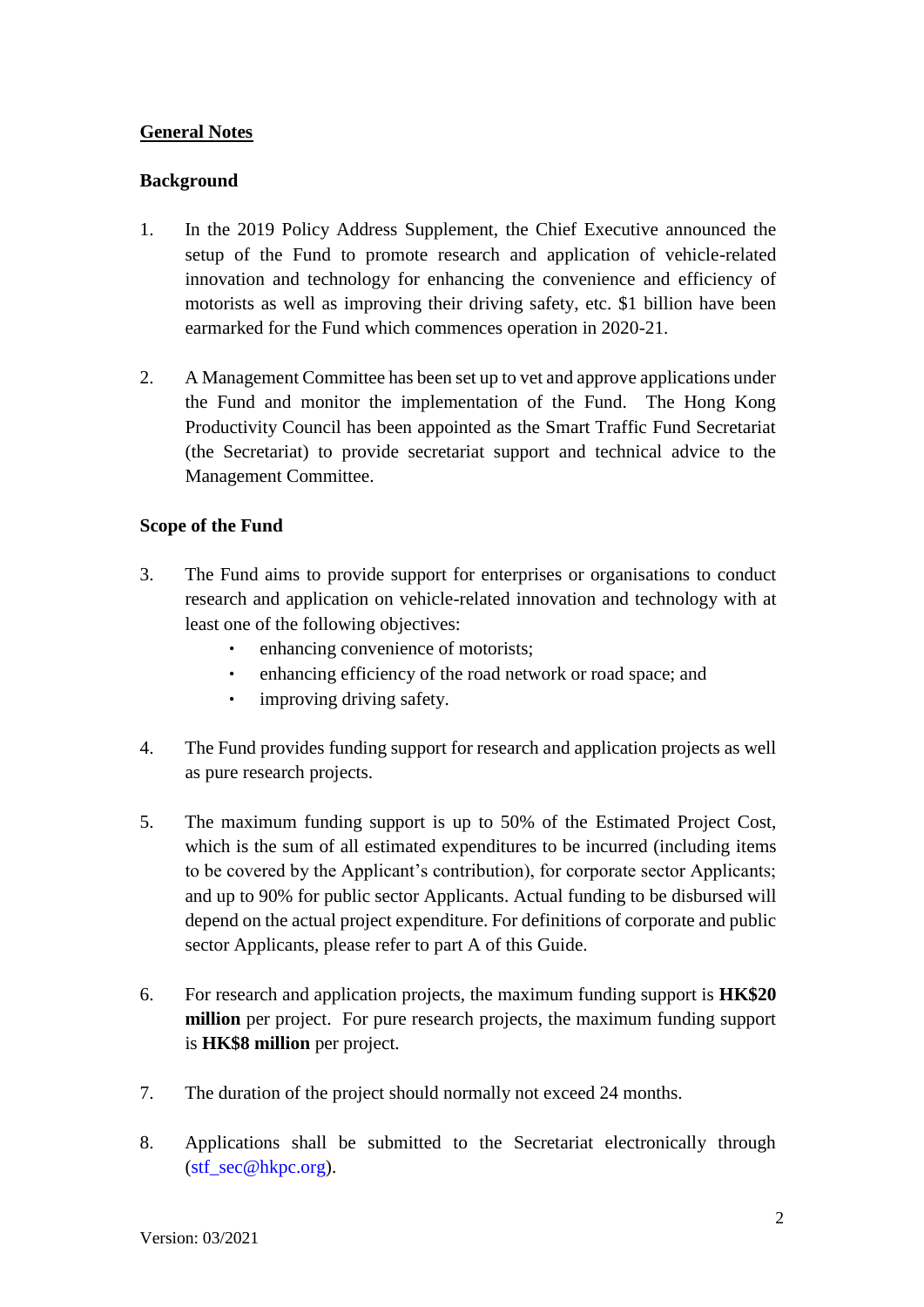- 9. Applications can be submitted all year round.
- 10. The Government reserves the right to require the Applicant to produce the originals of any supporting documents for verification and seek additional information where necessary. Unless on request of the Secretariat, supplementary information provided after submission of application will NOT be accepted and will NOT form part of the application. Supplementary information which is not specifically referred to in the application form will NOT be considered and will NOT form part of the application.
- 11. Projects which are or will be in receipt of other public funding support will not be considered.
- 12. It is the absolute responsibility of the successful Applicant to ensure that it complies with the intellectual property laws of Hong Kong. Under no circumstance will the Government be held liable for any infringement of intellectual property (IP) rights caused by or relating to the application for funding support or the implementation of the approved project.
- 13. The IP rights developed under the project will be vested with the Applicant, but the Applicant shall license the Government to use the IP rights in Government projects unconditionally. No royalty fee shall be charged on products/services which will be developed/to be sold directly/indirectly to the Government for Government projects.
- 14. If the project involves using IP rights of a third party, the Applicant shall indicate whether the consent/licence for use of such IPs has been obtained and include all relevant costs and fees in the application form. The Applicant shall indemnify and keep indemnified the Government against any and all claims, actions, investigations, demands and liabilities arising from the use of such IPs on the terms set out in the funding agreement.
- 15. The Applicant shall declare that the project will not infringe any IP rights. The Secretariat may request the Applicant to carry out patent search at the Applicant's own cost with a view to verifying non-infringement of IP rights. The Secretariat reserves the right to carry out patent search for checking Applicant's declaration and may require the Applicant to provide detailed specifications and descriptions of the IP rights adopted or to be developed in any stage of the application or within the project period.
- 16. The Secretariat and the Management Committee are committed to ensuring that all personal data submitted under the application are handled in accordance with the relevant provisions of the Personal Data (Privacy) Ordinance (Cap. 486) ("PDPO"). In this regard, the personal data provided in relation to the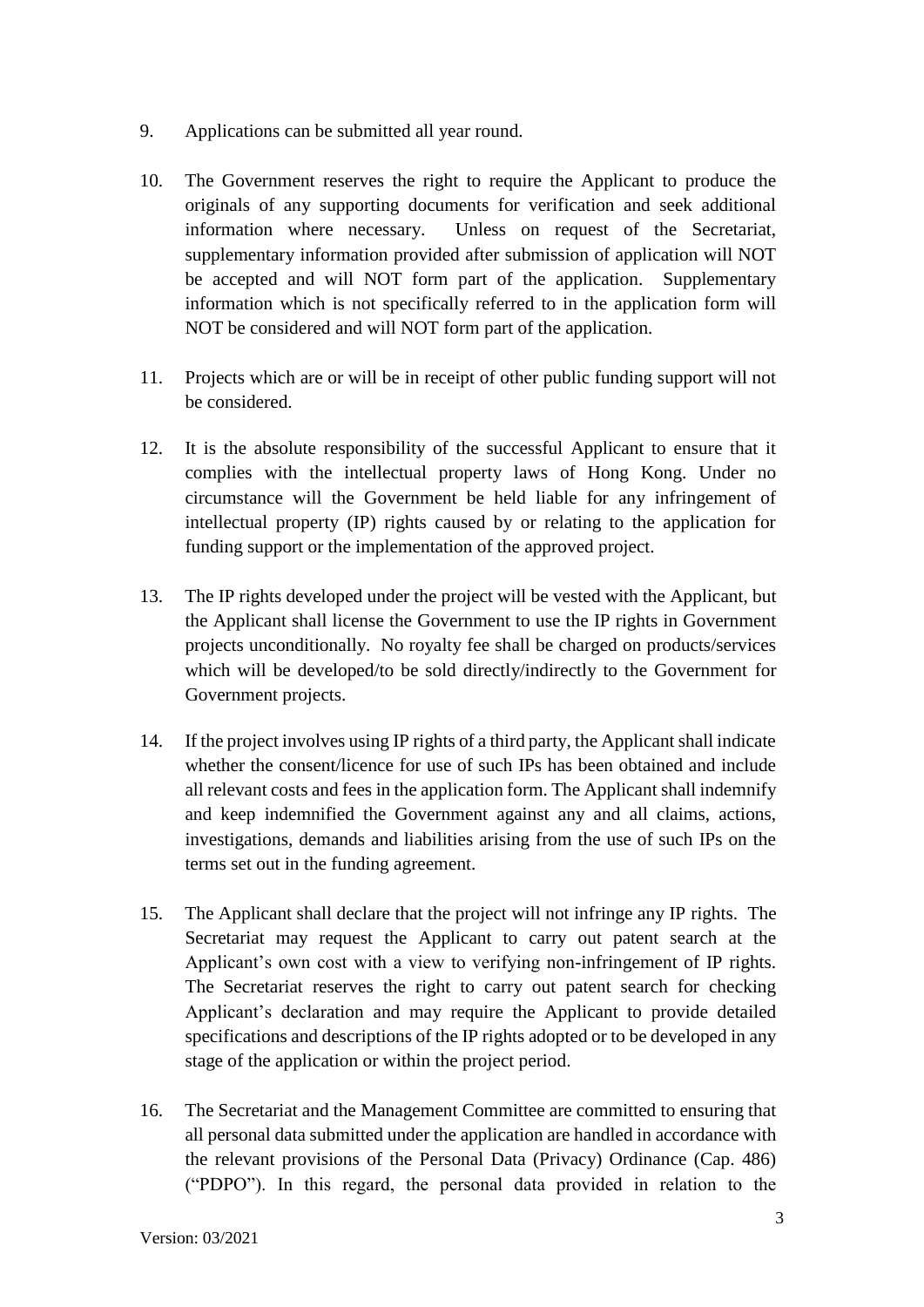application made under the Fund will be used by the Government, the Secretariat, the Management Committee or their authorised agents for activities relating to:

- (A) the processing and authentication of the application for funding support, payment of funding under the Fund and any refund thereof; and
- (B) compilation of statistics and research.

The personal data that the Applicant provides in the application will be kept in confidence provided that such obligations and restrictions shall not apply to any disclosure which is necessary for the purposes mentioned in the paragraph above, or any disclosure which is authorised or required by law, or any disclosure which is made by the Applicant/data subjects.

- 17. If necessary, the Secretariat will contact other Government departments and relevant parties to verify the personal data provided in the application with those held by them for the purposes mentioned in paragraph no. 16 above.
- 18. The Applicant/data subjects whose personal data are collected by the Secretariat may request access to them under the PDPO. A charge will be made to cover the cost of photocopying the data supplied. In addition, if the data subject considers that the data supplied to the Secretariat is inaccurate, a request for correction of the personal data may be made in writing after a data access request has been made. Requests for access to personal data can be made in writing to the Secretariat by submitting the completed Data Access Request Form (Form OPS003 issued by the Privacy Commissioner for Personal Data).
- 19. The Applicant may be required to share the experience gained in implementing the project approved under the Fund with the public and other organisations. They may need to participate in the publicity and promotional activities of the Fund when invited by the Secretariat or the Government. These activities may include seminars, workshops, conferences, exhibitions, and site visits. The Applicant will also need to contribute inputs/materials for publication via printed/electronic channels when requested by the Secretariat or the Government. The Applicant shall not charge any fees for participating in these activities or contributing such inputs/materials. The Secretariat may also publicise details of the project for public information.
- 20. The successful Applicant is not allowed to publicise the implementation of the project funded under the Fund and the project results on his own initiatives through publications, seminars, workshops, conferences, exhibitions, site visits, etc. from submission of the application to two years after project completion unless prior approval is granted by the Government. Acknowledgement of funding support shall be included in any publications and publicity/media events related to the project upon request of the Secretariat or the Government.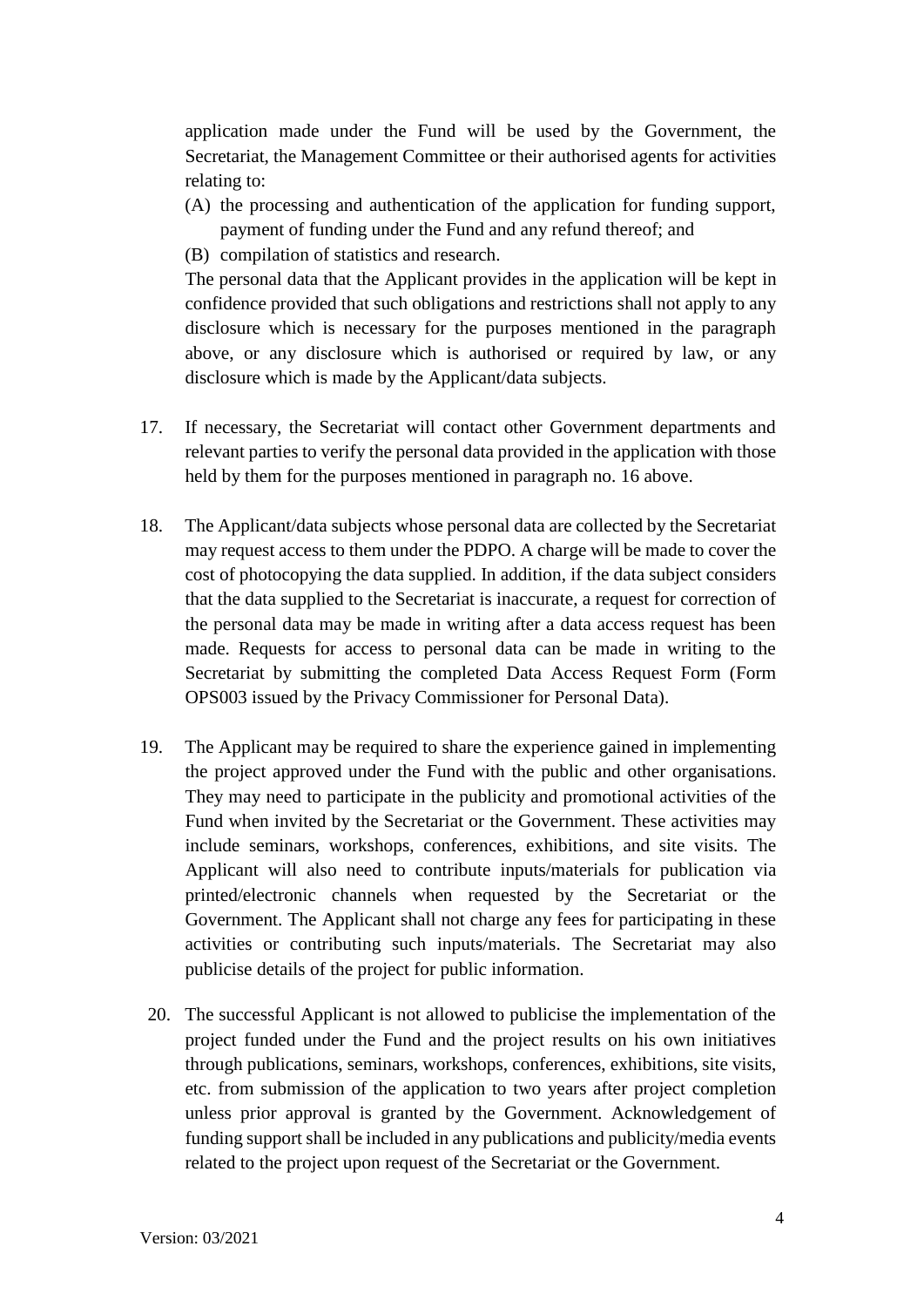## **Part A The Applicant**

## **I. Information on the Applicant**

- 1. The Fund accepts applications from both the public and corporate sector:
	- (a) Public sector includes:
		- i. The following R&D Centres:
			- Automotive Platforms and Application Systems R&D Centre;
			- Hong Kong Applied Science and Technology Research Institute;
			- Hong Kong Research Institute of Textiles and Apparel;
			- Logistics and Supply Chain MultiTech R&D Centre; and
			- Nano and Advanced Materials Institute;
		- ii. Local Universities funded by University Grants Committee (UGC);
		- iii. Institutions in List 1 of the Designated Local Research Institutions designated by the Commissioner for Innovation and Technology in accordance with Section 19 of Schedule 45 of the Inland Revenue Ordinance  $(Cap. 112)^1$  except Local Universities funded by UGC and R&D Centres; and
		- iv. Non-profit<sup>2</sup> or charitable professional bodies<sup>3</sup>, trade associations and non-government organisations.
	- (b) Corporate sector includes:
		- i. Companies;
		- ii. Institutions, professional bodies, trade associations and nongovernment organisations not covered by 1(a) above.
- 2. The R&D Centres and Local Universities funded by UGC identified in paragraphs 1(a)i and 1(a)ii above are collectively known as the Public Sector Research Institutions in this Guide.
- 3. For institutions, companies, professional bodies, trade associations and nongovernment organisations, they should be registered in Hong Kong under the Business Registration Ordinance (Cap 310) or formed by respective ordinances.
- 4. The Applicant should obtain prior consent of parties concerned if they are referred to in the application form.
- 5. For a project to be carried out jointly by Applicants from corporate and public sectors, the application will be treated as one from corporate sector.

 $\overline{a}$ <sup>1</sup> [https://www.itc.gov.hk/en/fund\\_app/dlri/list.html](https://www.itc.gov.hk/en/fund_app/dlri/list.html) 

<sup>2</sup> The Applicant shall provide supplementary information, such as Constitution and Articles of

Association, to prove that the Applicant is non-profit in nature.

<sup>3</sup> Charitable bodies refer to those exempted from tax under section 88 of the Inland Revenue Ordinance.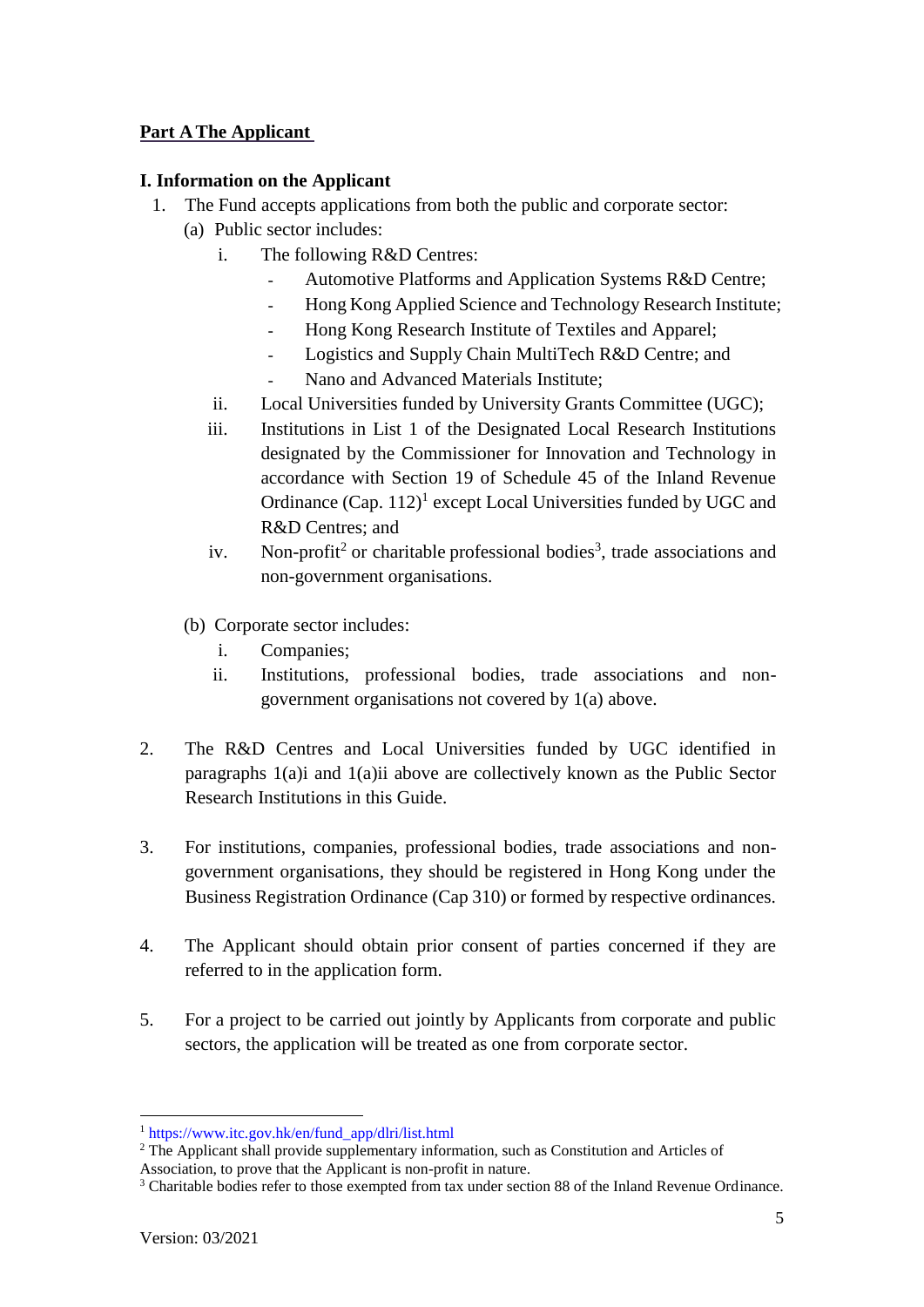6. The Applicant shall notify the Secretariat immediately should there be any changes to his eligibility during the project period.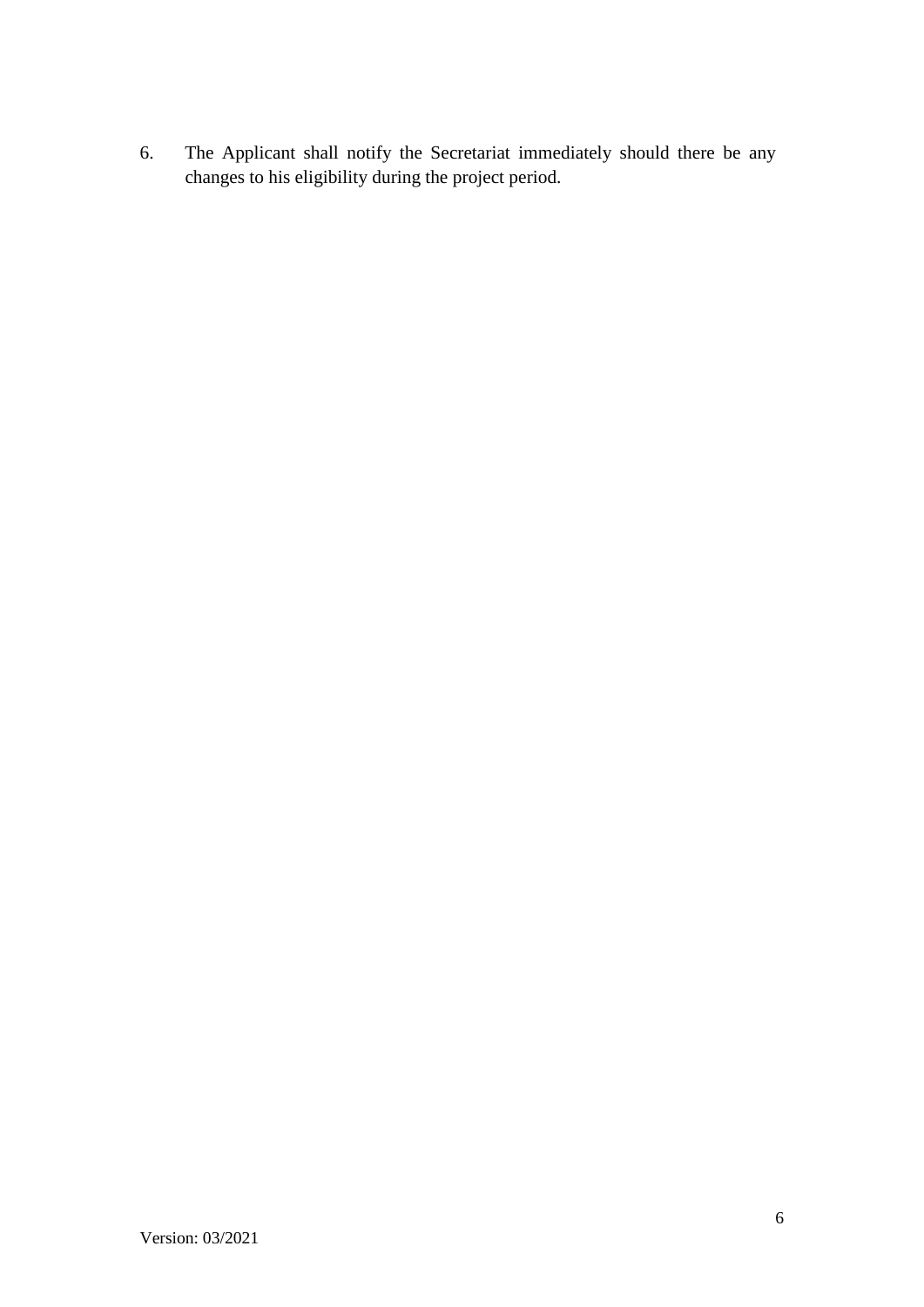## **Part B Project**

## **I. Key Project Details**

#### *a) Proposed Scope of the Project*

1. The scope of the project shall fall within the scope of the Fund as defined in paragraph 3 of the General Notes. Projects with only application of existing technologies and no research element will not be funded.

## *b) Estimated Project Cost*

#### For All Applicants Except the Public Sector Research Institutions

1. The Applicant is required to provide details of the Estimated Project Cost under the 'Financial Considerations' section of the application form.

#### For Public Sector Research Institutions

2. The Applicant is required to provide details of the Estimated Project Cost (including administrative overheads) under the 'Financial Considerations' section of the application form.

## *c) Payment Schedule and Amount*

- 1. A corporate sector Applicant shall contribute at least 50% of the Estimated Project Cost.
- 2. A public sector Applicant shall contribute at least 10% of the Estimated Project Cost.
- 3. There is no limitation on the numbers of sponsored organisations or individuals. Relevant documents with company/ organisations chops should be submitted together with the application form as proofs of the sponsorship and supports.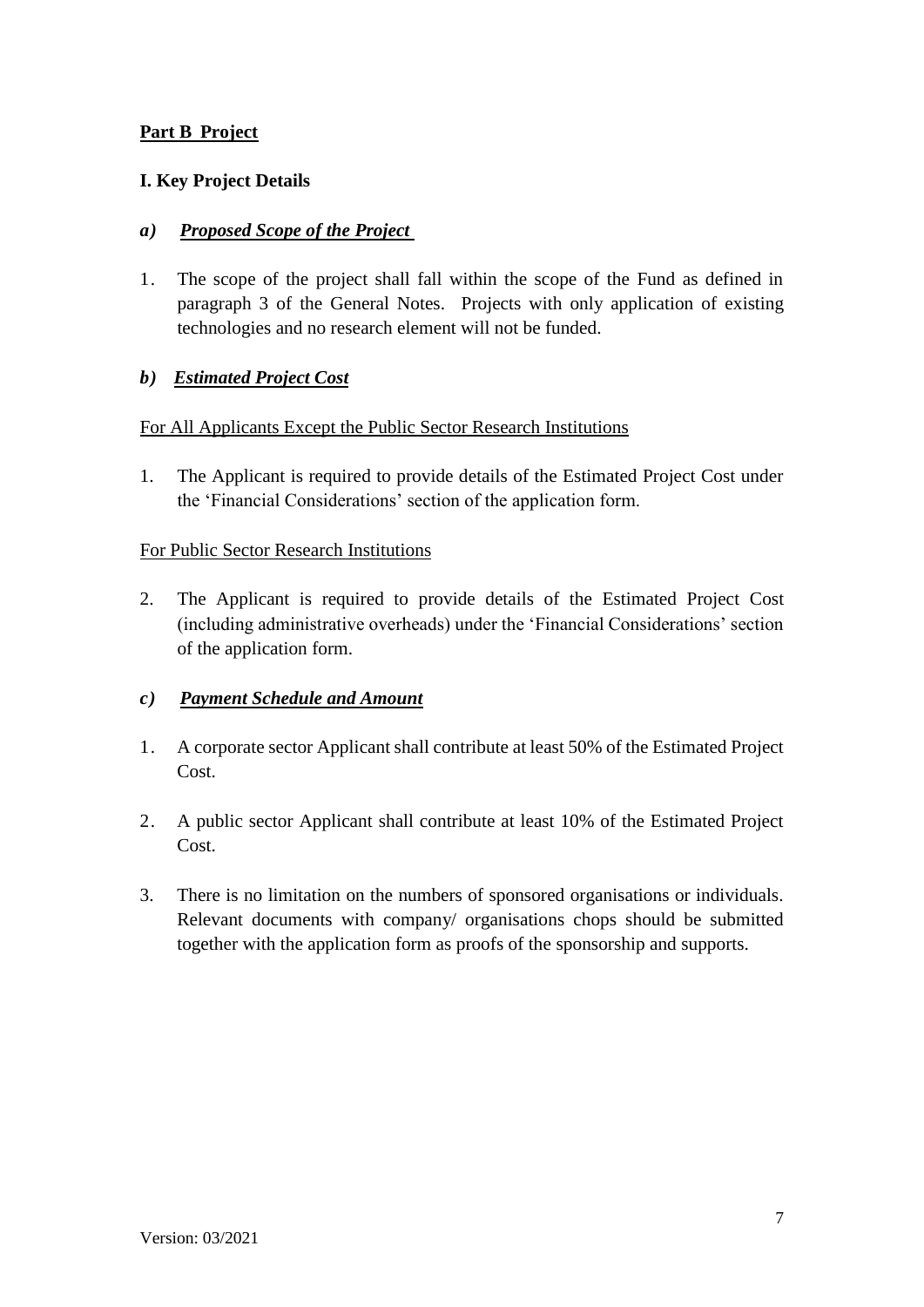#### For All Applicants Except the Public Sector Research Institutions

- 4. An initial payment of up to 30% of the Fund's contribution will be made to Applicant on commencement of the project subject to:
	- (a) opening and maintaining a separate interest bearing bank account under the name of the Applicant ("project account") with a licensed bank registered under the Banking Ordinance (Cap. 155) solely and exclusively for the purpose of processing all receipts and payments of the project. The Applicant may apply to the Secretariat for an exemption from the above requirement and open a separate non-interest bearing account as the "project account" if an interest bearing account could not be opened, with supporting proof and justifications. All payments related to the project shall be paid from the project account. All project funds shall be kept in the project account by the Applicant until such funds are spent (paid) in compliance with the funding agreement or returned to the Secretariat by the Applicant in accordance with the funding agreement;
	- (b) the signing of the funding agreement; and
	- (c) the Applicant's production and the Secretariat's verification of the evidence showing the Applicant's contribution in proportion to the initial payment has been deposited in the project account
- 5. For a project with a duration of more than 12 months, interim payment(s) of cumulatively up to 70% of the Fund's contribution will be made to the Applicant on a reimbursement basis, subject to the project budget submitted by the Applicant and approved by the Government, upon the fulfilment of the following:
	- (a) all outstanding payments by the Applicant settled;
	- (b) the Applicant's production and the Secretariat's verification of the evidence showing the Applicant's contribution in proportion to the interim payment has been deposited in the project account and has been spent;
	- (c) satisfactory project progress against agreed milestones; and
	- (d) acceptance of the Progress Report(s) and annual audited account(s) by the Management Committee.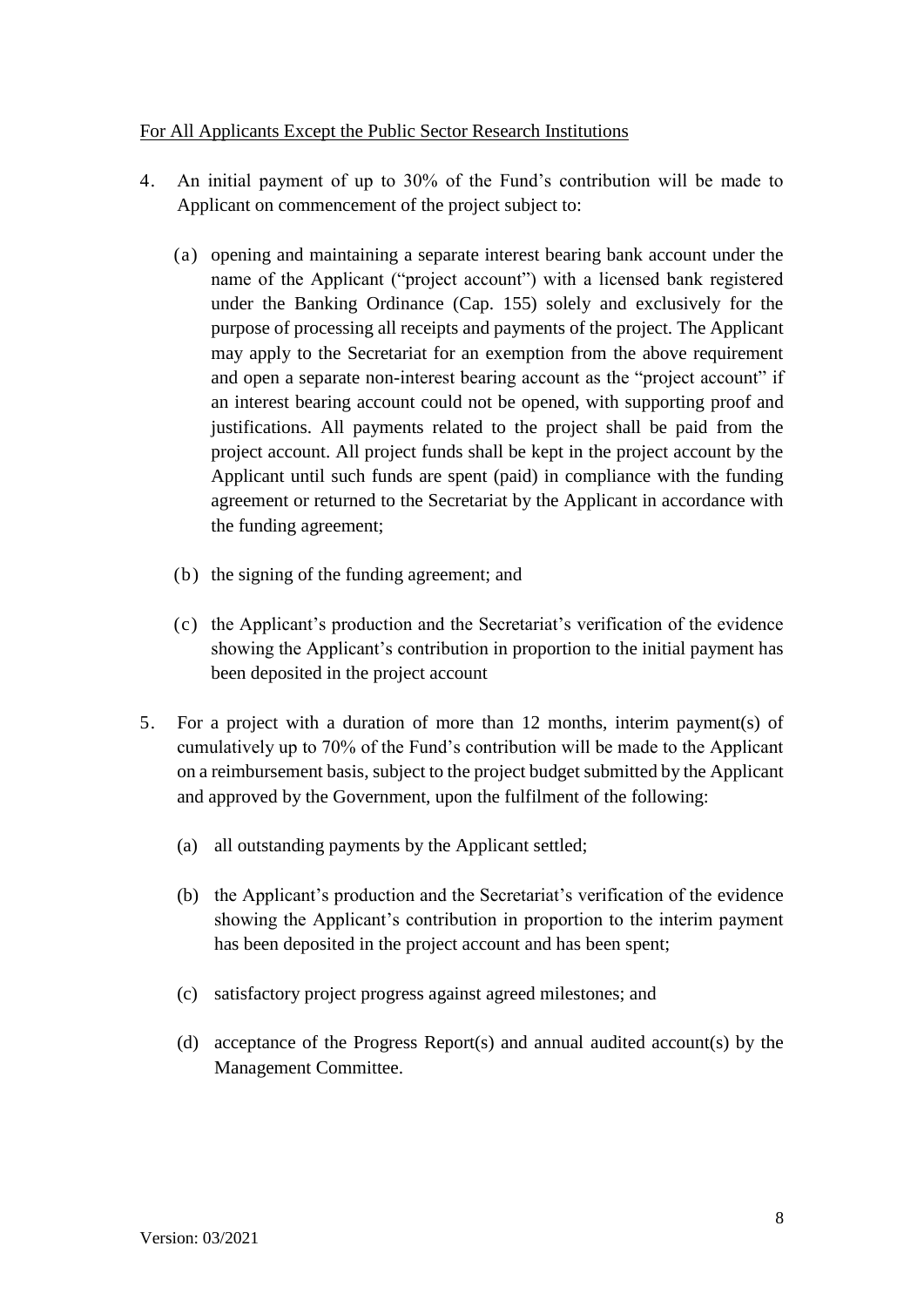- 6. Final payment of cumulatively up to 100% of the Fund's contribution will be made to the Applicant on a reimbursement basis subject to:
	- (a) all outstanding payments by the Applicant are settled;
	- (b) the Applicant's production and the Secretariat's verification of the evidence showing the Applicant's contribution in proportion to the final payment has been deposited in the project account and has been spent;
	- (c) acceptance of all Progress Report(s), Interim Report(s), Final Report and deliverable(s) by the Management Committee;
	- (d) acceptance of all audited account(s) by the Management Committee; and
	- (e) completion of the project.
- 7. The Applicant shall ensure that all interest generated from the project account shall be reflected in the financial statements and audited accounts of the project, and has to be kept in the project account or spent for the project.
- 8. Subject to the final audited account, the Applicant should return to the Government residual funds remaining in the project account in proportion to the funding disbursed upon project completion or termination.
- 9. For a project with duration of 12 months or less, the interim payment(s) will be paid subject to the acceptance of a detailed Progress Report to be submitted at the  $6<sup>th</sup>$  month.
- 10. Administrative overhead will not be funded by the Fund.
- 11. For avoidance of doubt, should the Applicant fail to comply with any of the conditions for payment, the concerned payment will be withheld until the Applicant fulfils such conditions.
- 12. The payment schedule for all Applicants except the Public Sector Research Institutions is summarised below:

| <b>Project Duration</b> | <b>Instalment</b>    | <b>Cumulative Cap</b>          |
|-------------------------|----------------------|--------------------------------|
|                         |                      | (% of the Fund's contribution) |
| All                     | Initial Payment      | 30%                            |
|                         | Interim Payment(s)   | 70%                            |
|                         | <b>Final Payment</b> | 100%                           |
|                         |                      |                                |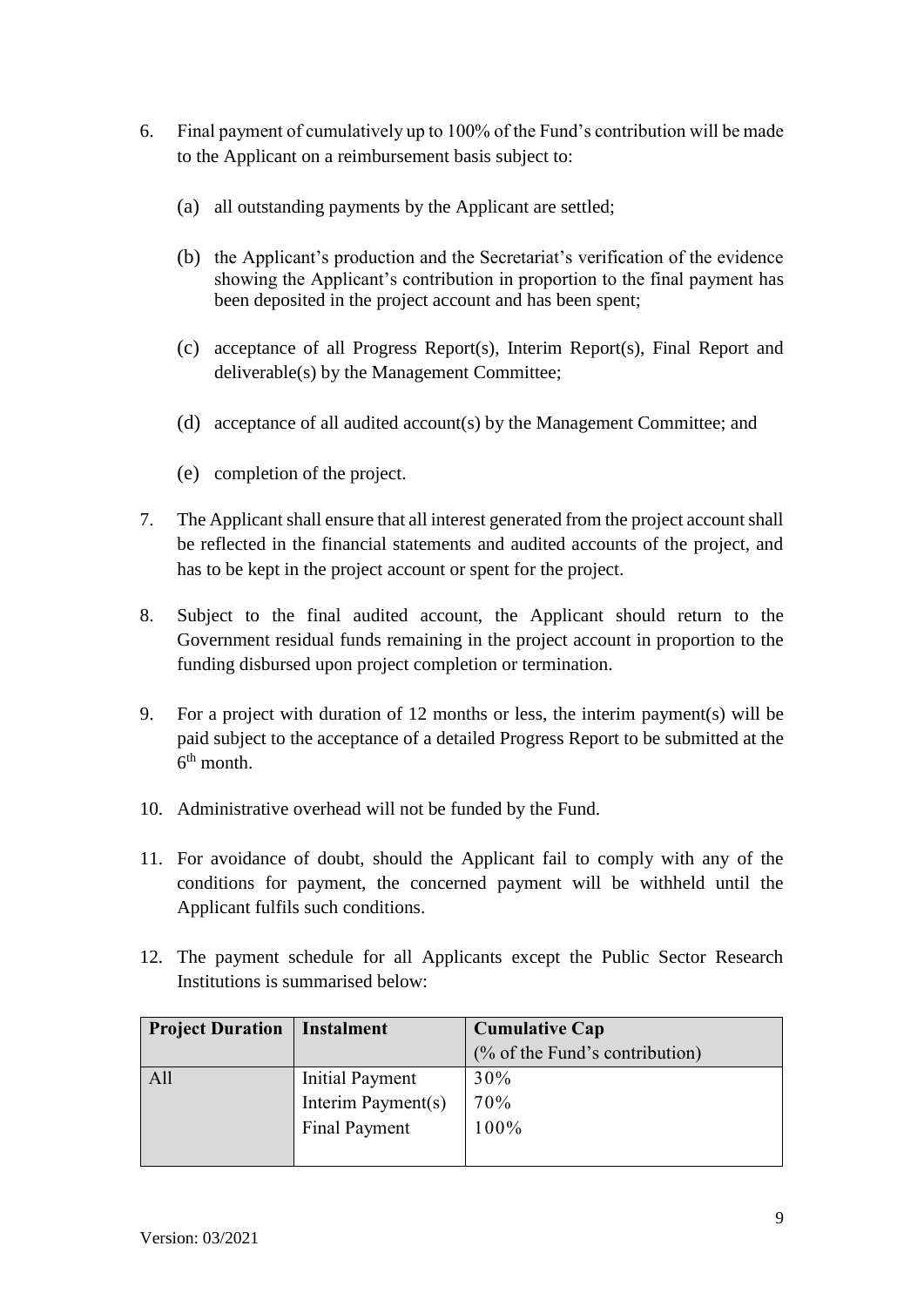## For the Public Sector Research Institutions

- 13. An initial payment of up to 40% of the Fund's contribution will be made to the Applicant on commencement of the project subject to:
	- (a) opening and maintaining a separate interest bearing bank account under the name of the Applicant ("project account") with a licensed bank registered under the Banking Ordinance (Cap. 155) solely and exclusively for the purpose of processing all receipts and payments of the project. The Applicant may apply to the Secretariat for an exemption from the above requirement and open a separate non-interest bearing account as the "project account" if an interest bearing account could not be opened, with supporting proof and justifications. All payments related to the project shall be paid from the project account. All project funds shall be kept in the project account by the Applicant until such funds are spent (paid) in compliance with the funding agreement or returned to the Secretariat by the Applicant in accordance with the funding agreement;
	- (b) the signing of the funding agreement; and
	- (c) the Applicant's production and the Secretariat's verification of the evidence showing availability of the Applicant's in-kind contribution and/ or deposit of the Applicant's cash contribution in the project account in proportion to the initial payment.
- 14. For a project with a duration of more than 12 months, the  $1<sup>st</sup>$  interim payment of cumulatively up to 70% of the Fund's contribution will be made to the Applicant subject to:
	- (a) satisfactory project progress against agreed milestones;
	- (b) acceptance of the 1st Interim Report by the Management Committee; and
	- (c) the Applicant's production and the Secretariat's verification of the evidence showing availability of the Applicant's in-kind contribution and/ or deposit of the Applicant's cash contribution in the project account in proportion to the 1<sup>st</sup> interim payment.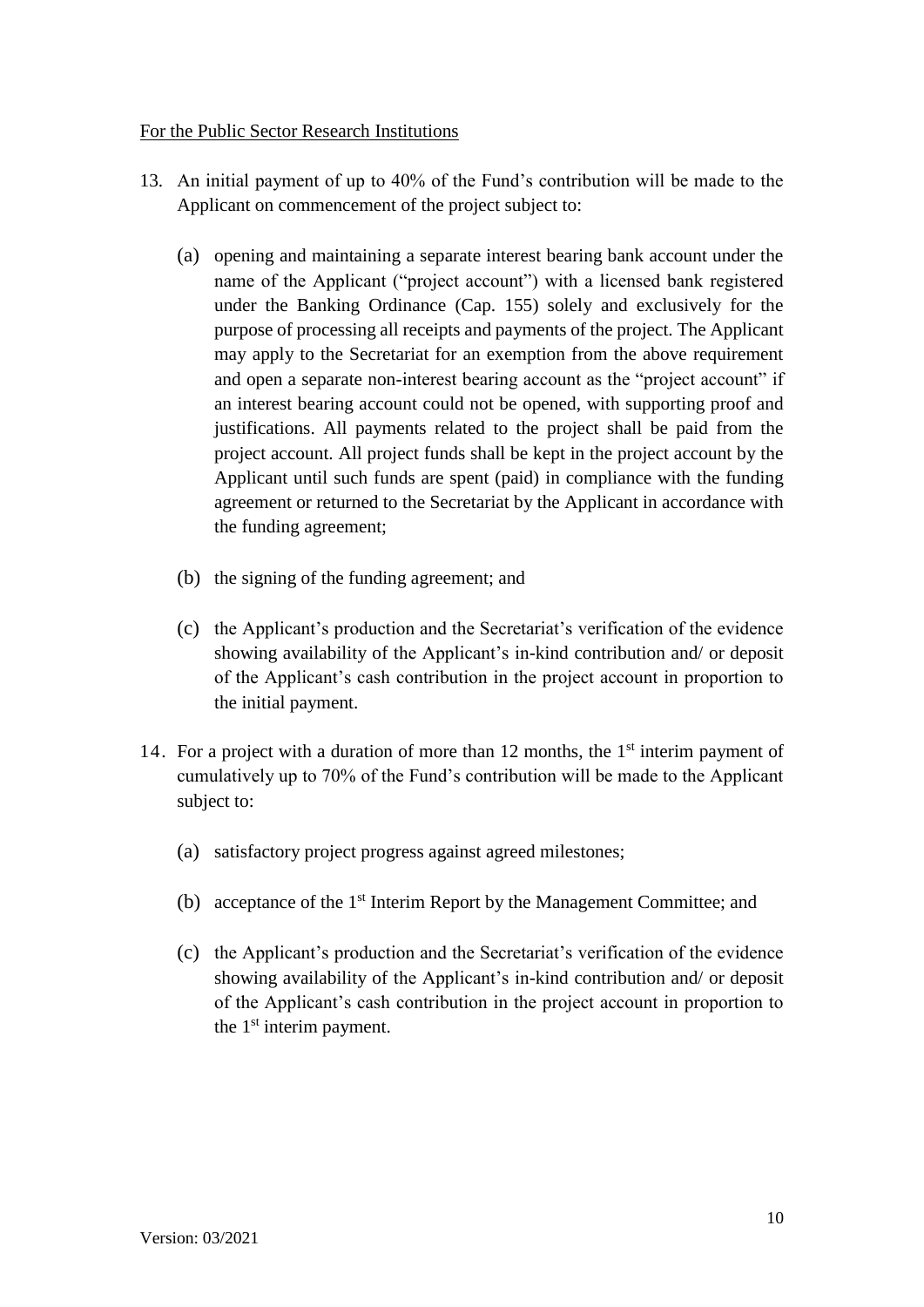- 15. For a project with a duration of more than 12 months, the  $2<sup>nd</sup>$  interim payment of cumulatively up to 95% of the Fund's contribution will be made to the Applicant subject to:
	- (a) satisfactory project progress against agreed milestones;
	- (b) acceptance of the 1st Progress Report by the Management Committee; and
	- (c) the Applicant's production and the Secretariat's verification of the evidence showing availability of the Applicant's in-kind contribution and/ or deposit of the Applicant's cash contribution in the project account in proportion to the 2nd interim payment.
- 16. Final payment of up to 100% of the Fund's contribution will be made to the Applicant subject to:
	- (a) all outstanding payments by the Applicant are settled;
	- (b) the Applicant's production and the Secretariat's verification of the evidence showing the Applicant's in-kind contribution and/ or the Applicant's cash contribution deposited and spent in proportion to the final payment;
	- (c) acceptance of all deliverable(s) by the Management Committee and substantial completion of the project; and
	- (d) acceptance of all Progress Report(s), Interim Report(s) and Final Report by the Management Committee.
- 17. The  $2<sup>nd</sup>$  interim payment will be included in the  $1<sup>st</sup>$  interim payment for projects with duration of 12 months or less. Such interim payment will be paid subject to the acceptance of a detailed Progress Report to be submitted at the  $6<sup>th</sup>$  month upon project commencement. The payment will be subject also to the Applicant's contribution in proportion to the corresponding amount of 1<sup>st</sup> interim payment and 2<sup>nd</sup> interim payment.
- 18. Fund for administrative overheads will only be released to the Applicant upon the Management Committee's acceptance of the final audited account.
- 19. The Applicant shall ensure that all interest generated from the project account shall be reflected in the financial statements and audited accounts of the project, and has to be kept in the project account or spent for the project.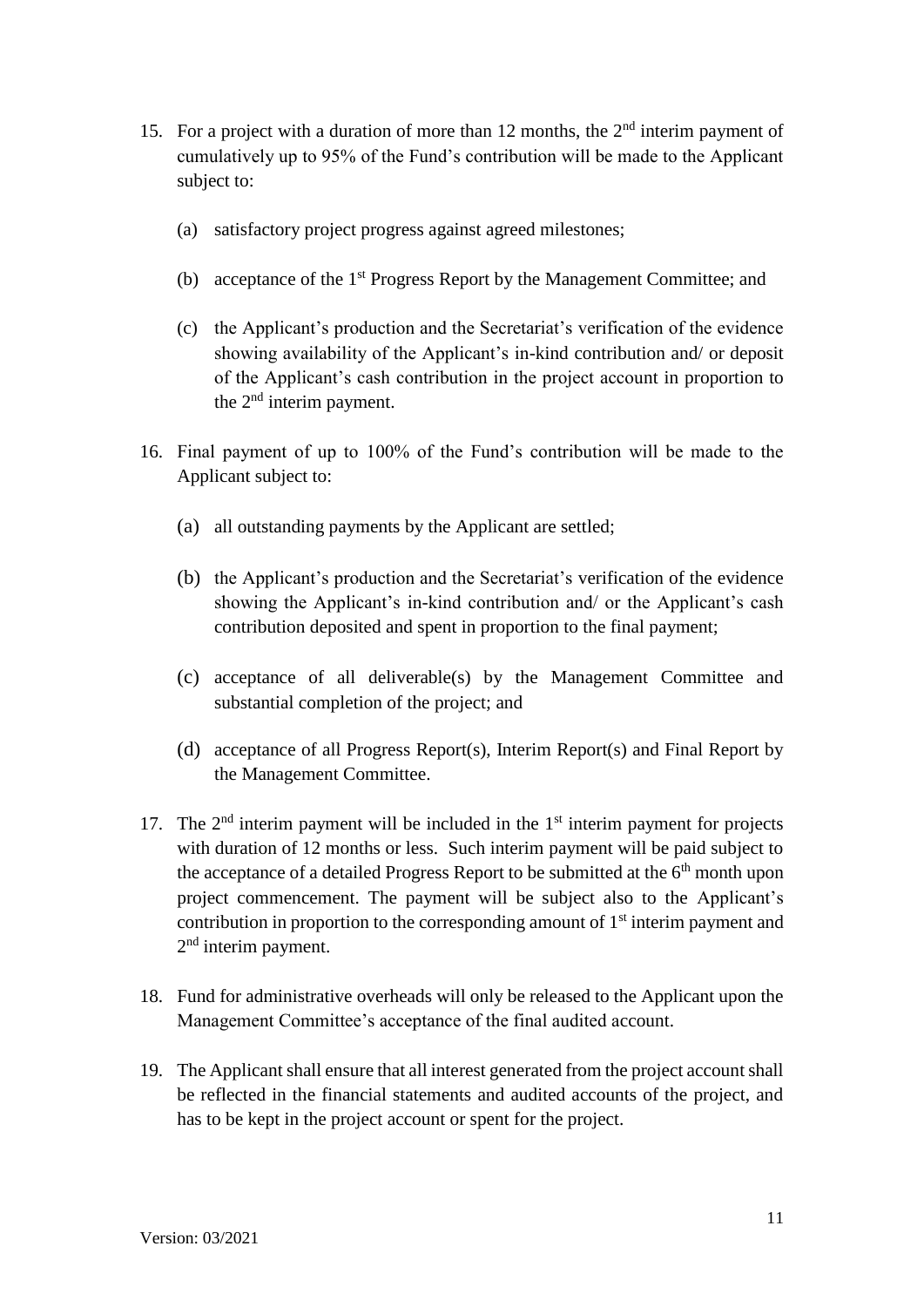- 20. Subject to the final audited account, the Applicant shall return to the Government residual funds remaining in the project account in proportion to the funding disbursed upon project completion or termination.
- 21. For avoidance of doubt, should the Applicant fail to fulfil any of the conditions for payment, the concerned payment will be withheld until the Applicant fulfils such conditions.
- 22. The payment schedule for the Public Sector Research Institutions is summarised below:

| <b>Project Duration</b> | <b>Instalment</b>               | <b>Cumulative Cap</b>          |
|-------------------------|---------------------------------|--------------------------------|
|                         |                                 | (% of the Fund's contribution) |
| more than 12            | <b>Initial Payment</b>          | 40%                            |
| months                  | 1 <sup>st</sup> Interim Payment | 70%                            |
|                         | $2nd$ interim Payment           | 95%                            |
|                         | <b>Final Payment</b>            | 100%                           |
| 12 months or            | <b>Initial Payment</b>          | 40%                            |
| below                   | <b>Interim Payment</b>          | 95%                            |
|                         | <b>Final Payment</b>            | 100%                           |

## *d) Funding Ceilings*

- 1. The funding ceilings are as follows:
	- (a) For application and research projects, the funding ceiling is HK\$20 million per project.
	- (b) For pure research projects, the funding ceiling is HK\$8 million per project.
- 2. Applicants can apply for funding for multiple projects. However, each project should be distinct.

## *e) Project Period*

1. The duration of the project from commencement to submission of all deliverables, except the final audited account, should generally not exceed 24 months.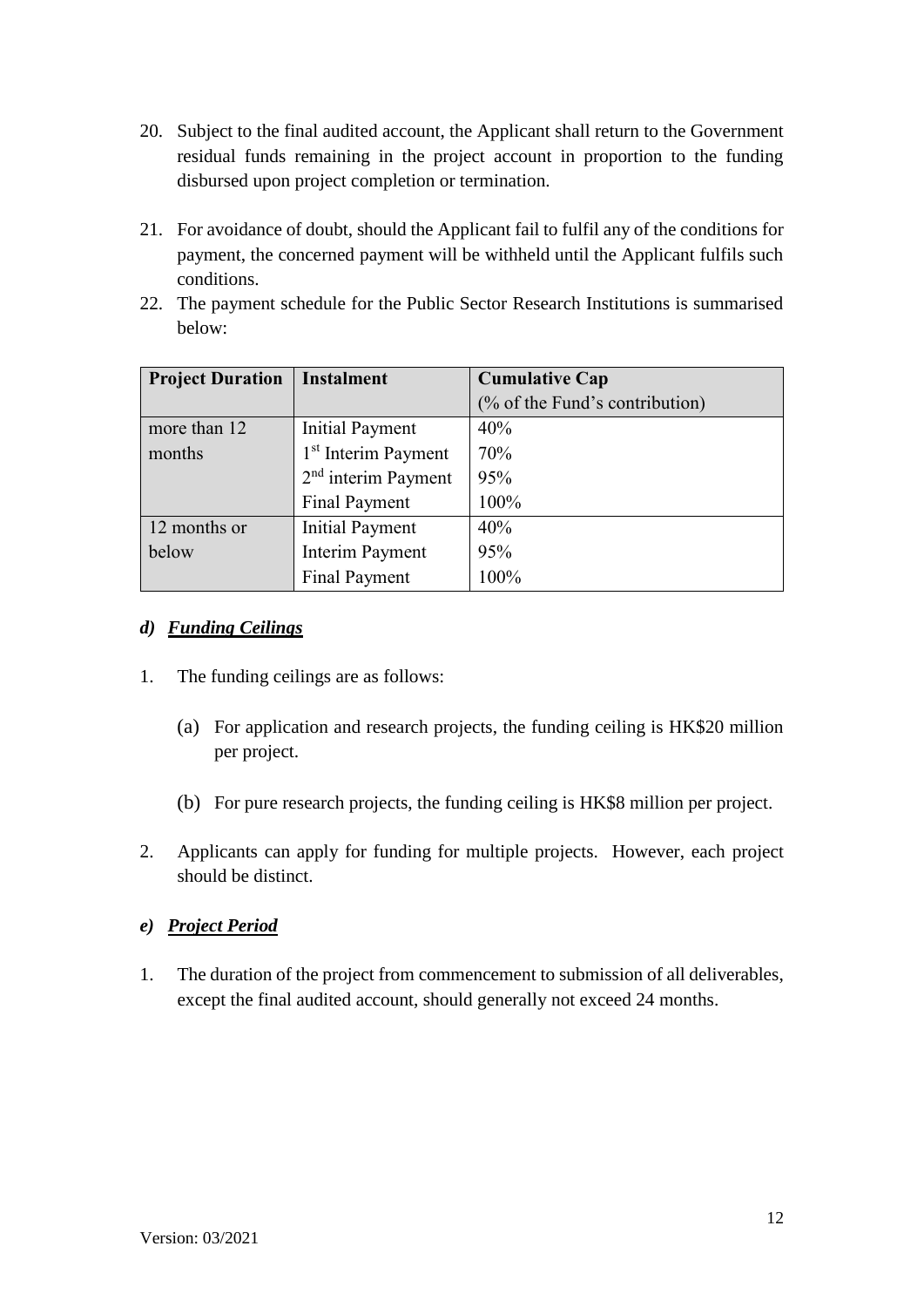## *f) Financial Contribution*

#### For all Applicants Except the Public Sector Research Institutions

1. The Applicant's contribution shall be in cash.

#### For the Public Sector Research Institutions

- 2. The Applicant's contribution can either be in cash or in-kind or a combination of both. In-kind contribution shall only be in the form of equipment, consumables or manpower and will only be accepted if:
	- (a) the in-kind contribution is essential to the project and is contributed specifically to the project; and
	- (b) documentary proof of the value of contribution shall be provided to facilitate a fair assessment of the value of contribution, e.g. details of the valuation for new and used equipment, consumables and manpower. In general, the Applicant should provide two independent valuations for each item of in-kind contribution for equipment and consumables. Under special circumstances such as the supplier being the sole supplier of the item or the item is unique in terms of IP ownership or technology, in which case there are genuine difficulties in obtaining a second independent valuation, a single valuation might be accepted.

## *g) Change Requests*

- 1. An approved project is required to be carried out strictly in accordance with the proposal appended to the funding agreement. Subject to subsections 2 to 3 below, any modification, amendment, deletion or addition to the project or the agreement, including change of the project commencement or completion date, key project team members, including project director, project manager, team leaders and specialists, or key equipment, scope, methodology, budget or cashflow projection, will require prior approval by the Management Committee. Reasons with supporting documents for the changes shall be provided.
- 2. Prior approval from the Management Committee is not required for virement of fund provided that–
	- (a) the cumulative deviation of expenditure of a category does not exceed 30% of the original approved budget for that category and does not result in any increase in the Estimated Project Cost and the total amount of the grant approved; and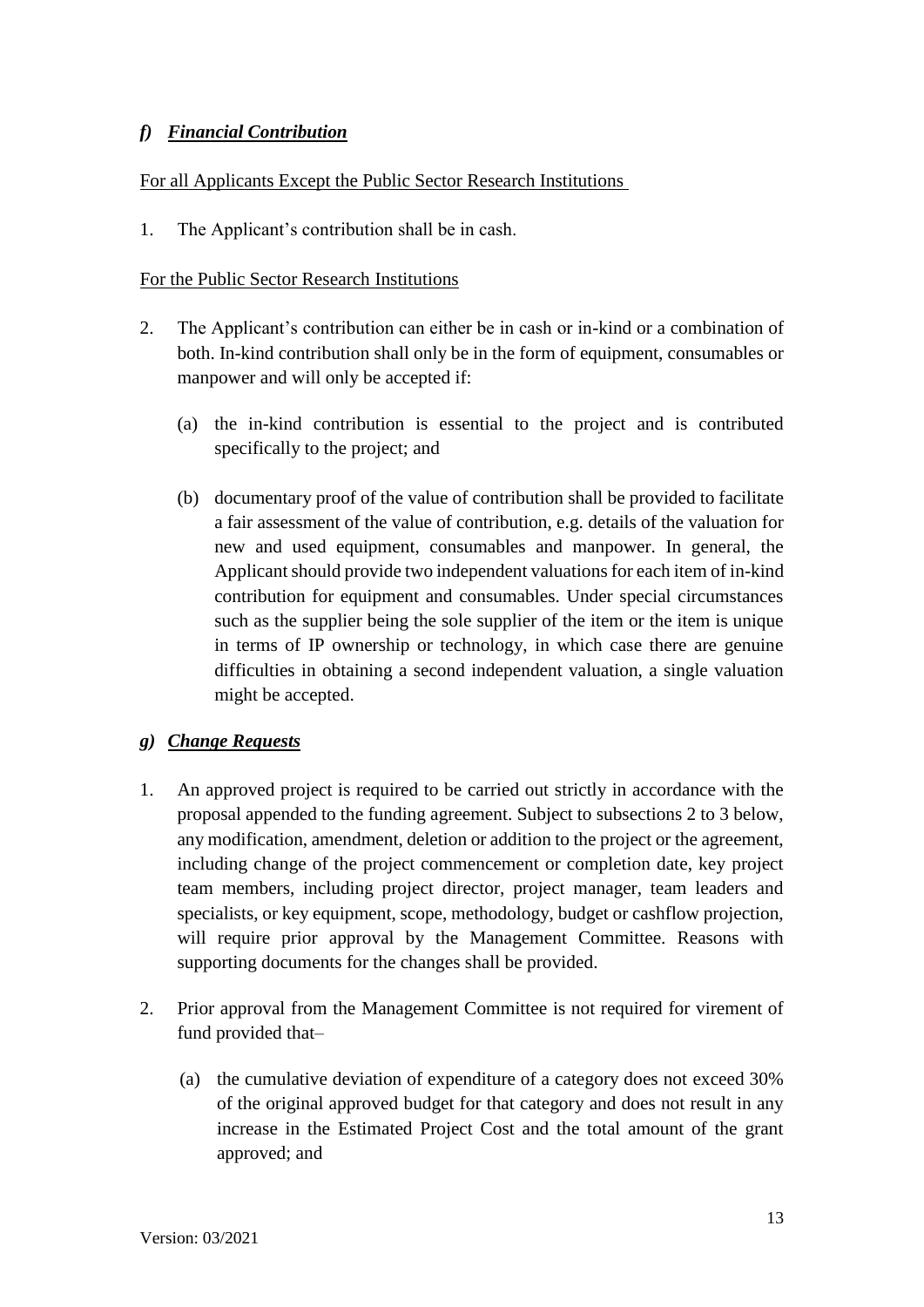- (b) any virement and the underlying reasons are reported in the relevant Progress Report(s), Interim Reports(s) and Final Report.
- 3. The virement shall not adversely affect the quantity and quality of any deliverables under the project.
- 4. As a general rule, transfer of budgeted expenditure for patent registration fee and external audit fees to other cost items is not allowed.
- 5. In the event that any modification or amendment to the project deemed by the Management Committee to be significantly deviated from the original objective of the project, the Management Committee may in its discretion terminate the project or request the Applicant to present the justifications for the modification or amendment to facilitate the Management Committee to determine whether the project should continue to be funded.

## *h) Withhold, Reduction, Suspension and Termination*

- 1. In case of slippage of the agreed project milestones, the Secretariat will review and propose remedial measures to assist the Applicant in delivering the project, and send reminders and warnings to the Applicant. To ensure that the public money would be used prudently, the Government may, on the recommendation of the Management Committee, consider to withhold or reduce the approved funding amount if the performance of the Applicant is unsatisfactory or unable to attain the project milestones. The Secretariat will assess the fund to be withheld or reduced based on the project progress, milestones and deliverables already completed, for decision by the Management Committee. The withheld amount of fund will be released upon the Applicant's implementation of mitigation measure(s) and improved performance to the satisfaction of the Management Committee.
- 2. The Management Committee and the Government reserve the right to suspend or terminate the funding support under the following circumstances: –
	- (a) lack of satisfactory progress;
	- (b) slim chance of completion of project;
	- (c) failure to submit Interim Report(s) / Progress Report(s) / Final Report or audited account(s) within the stipulated deadlines;
	- (d) non-acceptance of the reports / accounts mentioned in (c) by the Management Committee;
	- (e) breach of the terms and conditions of the funding agreement; or
	- (f) situations warranting termination of the project to safeguard public interest.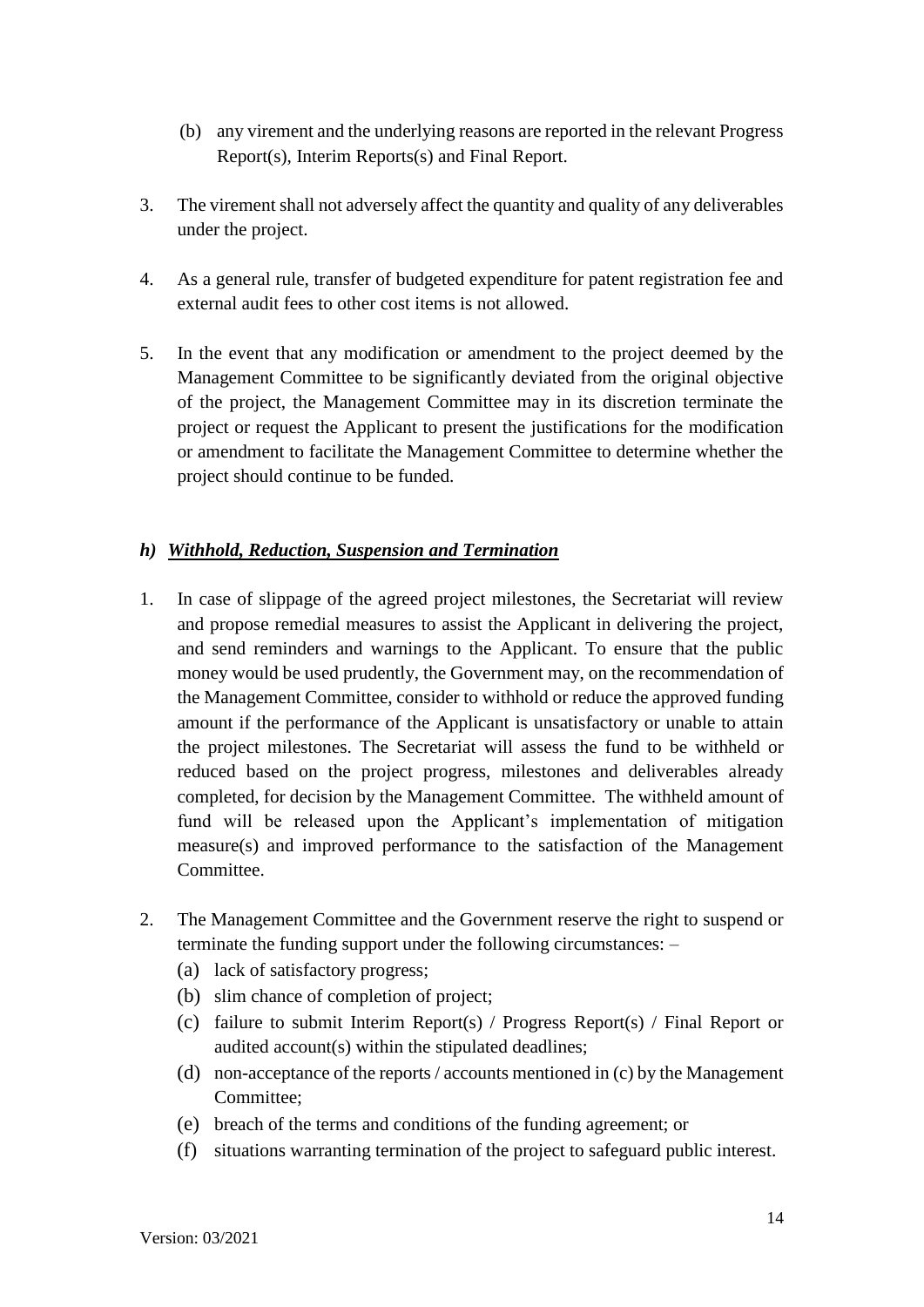3. In case of termination, the Applicant may have to return all / part of the funds disbursed by the Fund in respect of the project together with all administrative, legal and other costs and interest.

## *i) Related Information*

1. The provision of information on previous research work done (including projects funded by the Fund or not) is to enable the Management Committee to have a comprehensive understanding of the Applicant's capability to deliver the project.

## **II. Brief Description of Project Proposal**

## **(A) Location of Research Work**

- 1. At least 50% of the research activities of a project, in terms of project expenditures, shall be conducted within Hong Kong unless prior approval from the Management Committee has been sought. Nevertheless, the first application of technologies developed under a project of research and application category should be carried out in Hong Kong.
- 2. For activities conducted outside Hong Kong, it is the absolute responsibility of the Applicant to ensure that the activities comply with the local regulations and laws. Under no circumstances will the Government be held liable for any breach of the local regulations or laws. The Applicant is required to declare compliance upon the submission of the application.

## **(B) Project Milestones**

1. Once an application is approved, the Secretariat will monitor the project against the agreed project milestones and expenditure schedule. The Applicant is required to submit Progress Report(s) yearly for reporting progress and other reportable matters together with the Applicant's own evaluation of the achievements of the project in details until the submission of the final report (with the exception for projects with a duration of 12 months or less for which the Progress Report shall be submitted at the end of the  $6<sup>th</sup>$  month instead). On the  $6<sup>th</sup>$  month upon project commencement and thereafter every 12 months, the Applicant is required to submit Interim Report(s) in standard pro forma for updating the progress and other reportable matters. The Progress Reports and Interim Reports shall be submitted within 2 weeks after the end of the relevant periods. Explanations to the satisfaction of the Secretariat should be provided for any slippage of the milestones.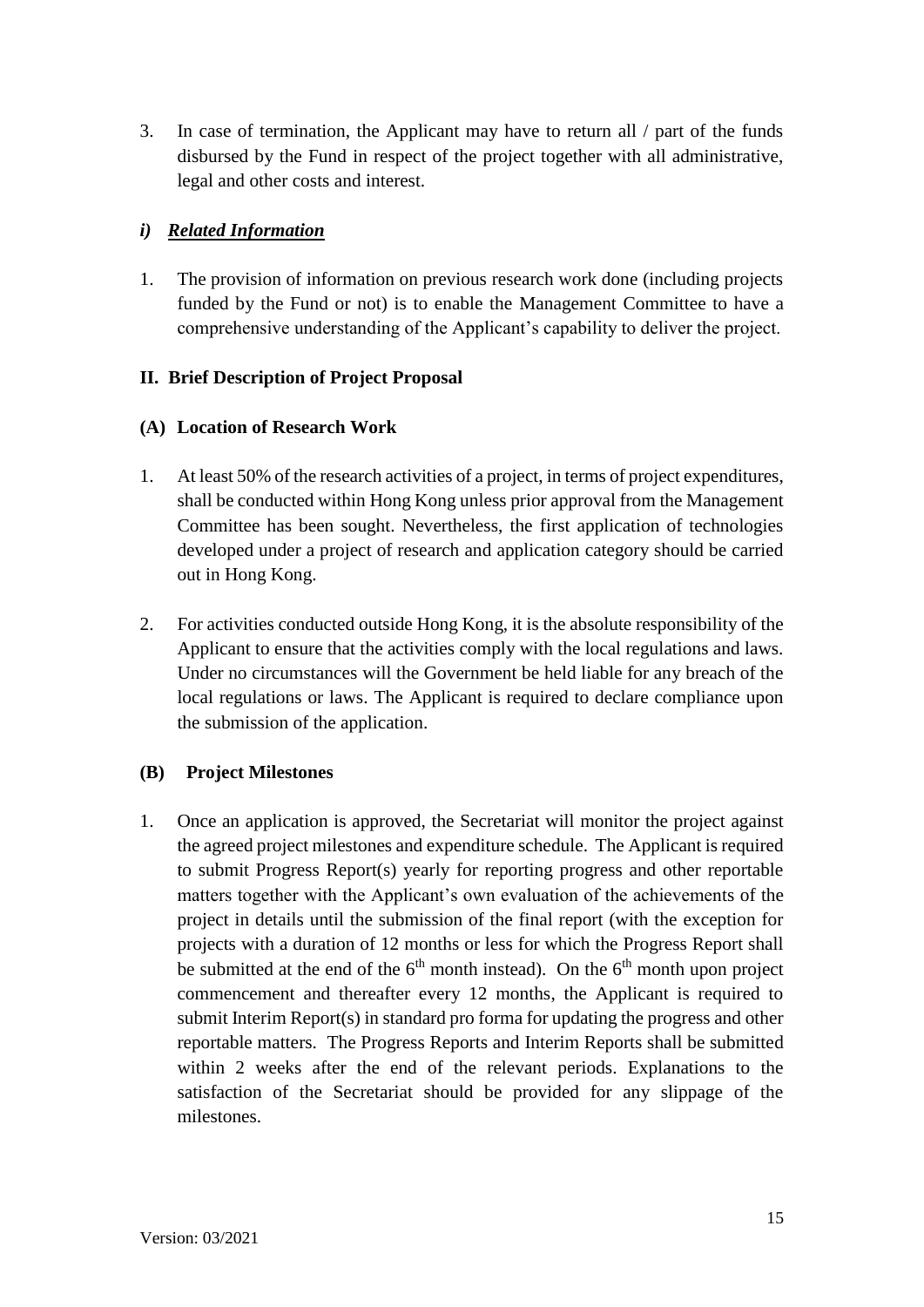- 2. Upon the completion of the project, the Applicant is required to submit a Final Report. The Applicant is also required to submit annual audited accounts and a final audited account until project completion.
- 3. If the last Progress Report is due within 3 months before the target project completion date, the submission of the last Progress Report may be waived subject to the approval of the Secretariat. If the Applicant's application for waiving such last Progress Report is approved, the interim payment, if any, associated with the Progress Report will be combined with the final payment.
- 4. For Final Report, the Applicant should summarise the results of the project and effectiveness of the project with evaluation and reflection.
- 5. The Applicant shall set out in the application form the key performance indicators for assessing the effectiveness of the project.
- 6. The Secretariat will carry out on-site checking within the first 6 months upon project commencement on the Applicant's establishment and project progress. Any irregularities or non-compliance will be followed up by the Secretariat. Subsequent on-site checkings might be arranged within the project period, if considered necessary by the Secretariat.

## **(C) Compliance of Laws of Hong Kong**

1. The Applicant should declare whether the project complies with laws and regulations of Hong Kong.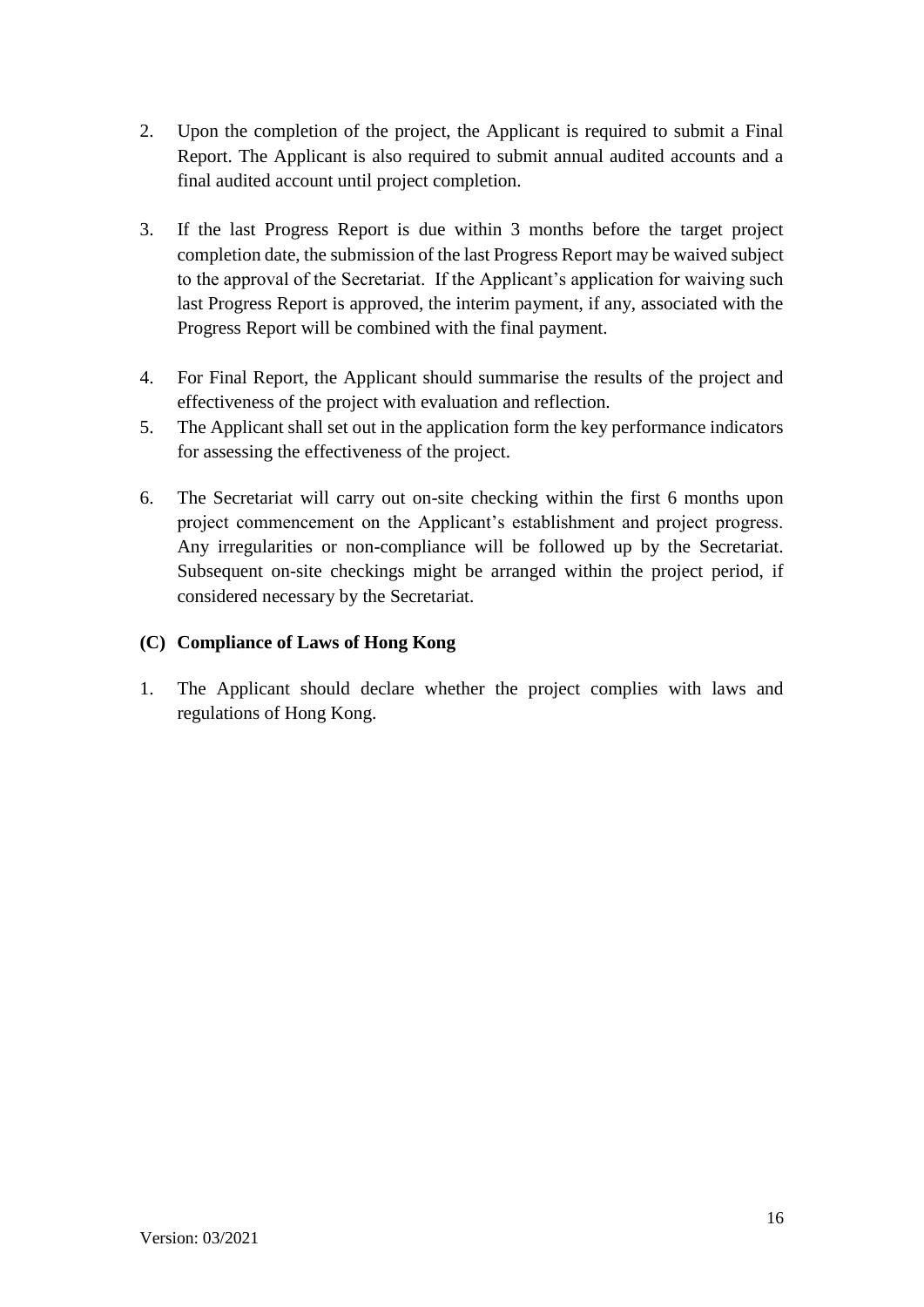### **Part C Assessments**

#### **(A) Vetting Procedure**

- 1. Upon receipt of an application, the Secretariat will seek clarification or supplementary information from the Applicant if needed and conduct a preliminary screening to screen out applications which are out of the scope of the Fund. For applications which have passed the preliminary screening, the Secretariat will conduct detailed assessment and submit its recommendations to the Management Committee for approval. Where necessary, an application may be subject to external review. The Applicant shall respond to any request from the Secretariat for clarification or supplementary information by the due date specified by the Secretariat; otherwise, the application will be considered as withdrawn with immediate effect unless the Secretariat's prior approval has been obtained.
- 2. The Applicant will be notified of the result of the application in writing. The Applicant may write to the Secretariat to withdraw an application any time before the funding agreement is signed.
- 3. If an application is approved by the Management Committee, the Applicant shall enter into a funding agreement with the Secretariat with the terms and conditions covering the monitoring of project progress and expenditure, submission of reports and audited accounts, etc.

## **(B) Assessment Criteria**

1. Applications are assessed according to the following criteria. Their weightings are as follows –

For Research and Application Projects

- (a) Relevance to the Scope of the Fund (10%);
- (b) Innovation and Technology Components (25%);
- (c) Technical and Management Capability (20%);
- (d) Financial Considerations (10%);
- (e) Commercial Viability of Project Deliverables in Hong Kong (25%); and
- (f) Project Duration / Programme (10%)

For Pure Research Projects

- (a) Relevance to the Scope of the Fund (10%);
- (b) Innovation and Technology Components (30%);
- (c) Technical and Management Capability (20%);
- (d) Financial Considerations (10%);
- (e) Potential Application of Research Results in Hong Kong (20%); and
- (f) Project Duration / Programme (10%)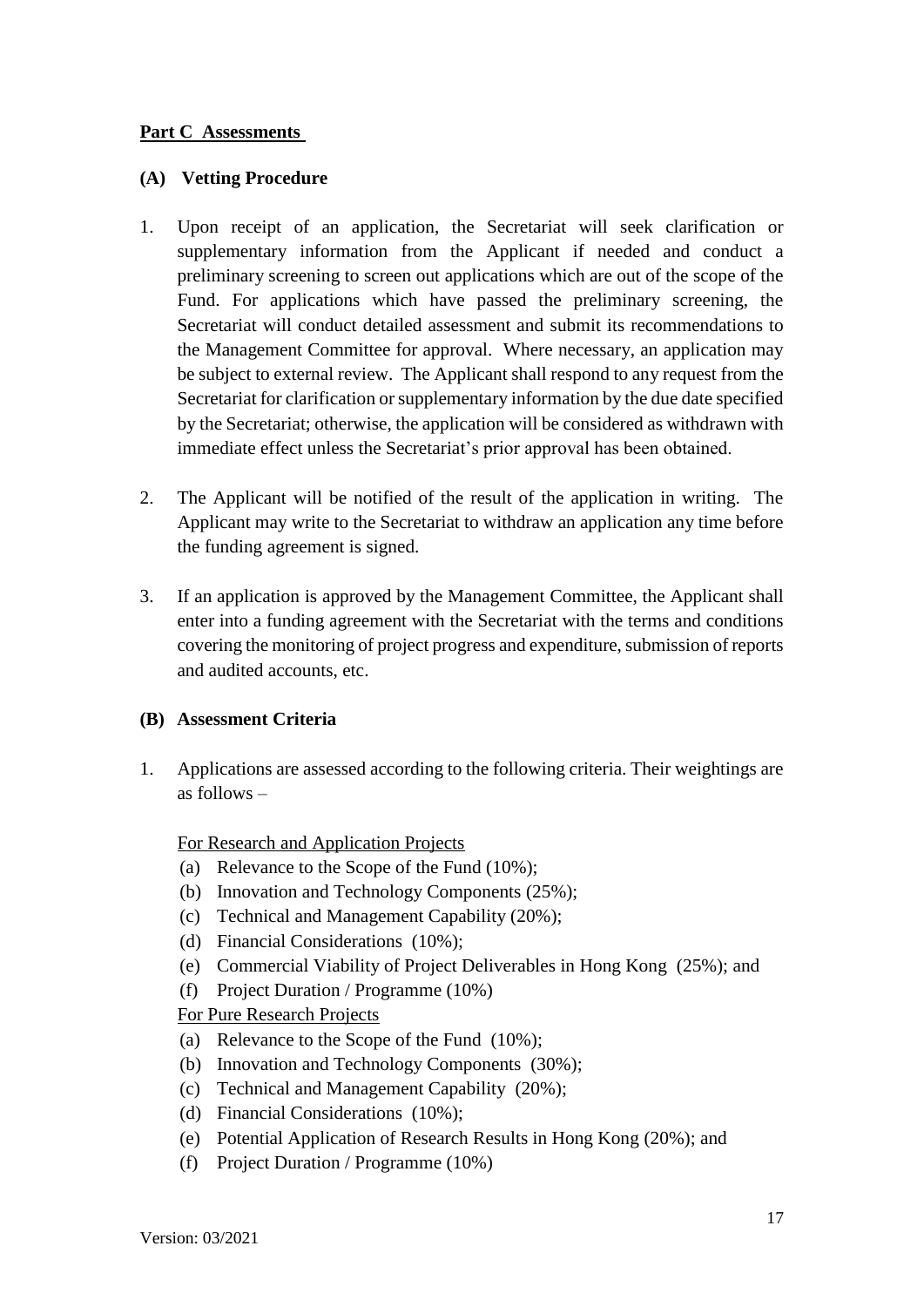- 2. To obtain approval and funding, an application needs to pass the passing mark, which is 50% of the full mark, of the above assessment criteria (b) and (c) for respective project.
- 3. In general, the assessment criteria aim to
	- (a) promote projects which meet the objectives of the Fund; and
	- (b) promote projects with greater prospect of application, implementation or trial in the near future.
- 4. The Management Committee, comprising members from different sectors including academia, industry and the Government, may provide comments during the assessment and monitoring process. The Applicant may be required to attend meetings to present their project to and answer queries from the Management Committee / Secretariat. The membership of the Management Committee is available at [http://www.stf.hkpc.org.](http://www.stf.hkpc.org/)
- 5. If a project is approved, the Estimated Project Cost may be adjusted by the Management Committee, and the amount of fund granted may be adjusted accordingly.
- 6. The Management Committee reserves the right to reject an application on the grounds including but not limited to:
	- (a) a petition is presented or a proceeding is commenced or an order is made or a resolution is passed for the winding up of the Applicant; or
	- (b) a false, inaccurate or incomplete statement or representation is contained in the application;
	- (c) the Applicant is in default of its obligation(s) under another funding agreement entered into with the Government whether or not in relation to the Fund; or
	- (d) other grounds determined by the Management Committee.
- 7. The Management Committee may review and revise the above assessment criteria from time to time as appropriate, which shall be applicable to applications received after the revision. The most updated assessment criteria would be made available at the website of the Fund.
- 8. Further details of the individual assessment criteria are provided in the subsequent sections.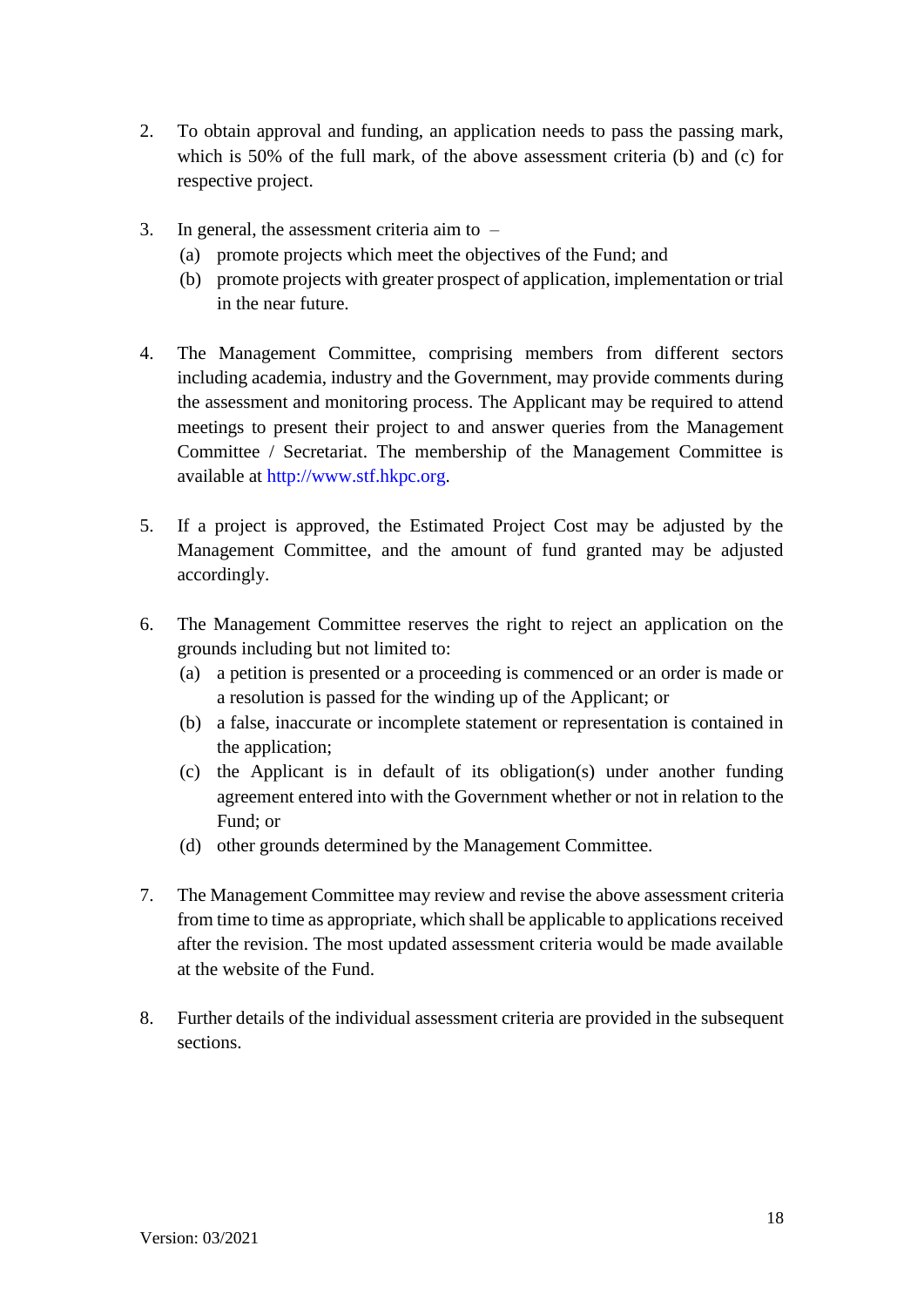## **I. Relevance to the Scope of the Fund**

1. The Applicant should demonstrate that the proposed project falls within the scope of the Fund set out in paragraph no. 3 of the General Notes and is in line with the objectives of the Fund and relevant Government's policies, including the 'Smart City Blueprint for Hong Kong 2.0'<sup>4</sup> or 'Smart Mobility Roadmap for Hong Kong' 5 for promoting smart mobility in Hong Kong.

## **II. Innovation and Technology Components**

- 1. The Applicant shall provide details on the viability of the proposal from the technical perspective, including R&D methodology to achieve each milestone, details of each milestone and the responsible parties, preliminary research results and supporting data, and the targeted results.
- 2. The Applicant shall highlight and explain the innovation and technological achievements brought about by the project, the improvements over existing products and technologies, and how such innovation and technological achievements are relevant to the scope of the Fund.
- 3. The Applicant shall identify any potential privacy issues arising from the adoption of the proposed innovations and technological achievements and propose mitigation measures. The Applicant may propose as part of the project to engage an independent party to carry out a privacy impact assessment. Subject to the ceiling stipulated in this Guide, the cost will be reimbursed by the Fund.
- 4. Where applicable, the Applicant should explain how to address cyber security issues arising from the adoption of the proposed innovations and technological achievements and state the relevant testing method, the industrial standard to be adopted and the expected results.

 $\overline{a}$ 

<sup>4</sup> Smart mobility is one of the six major areas mentioned in the 'Smart City Blueprint for Hong Kong 2.0' published by the Government in December 2020 [\(https://www.smartcity.gov.hk\)](https://www.smartcity.gov.hk/).

<sup>5</sup> The Transport Department published the 'Smart Mobility Roadmap for Hong Kong' in July 2019 [\(https://www.td.gov.hk/filemanager/en/publication/smr\\_roadmap\\_hk.pdf\)](https://www.td.gov.hk/filemanager/en/publication/smr_roadmap_hk.pdf).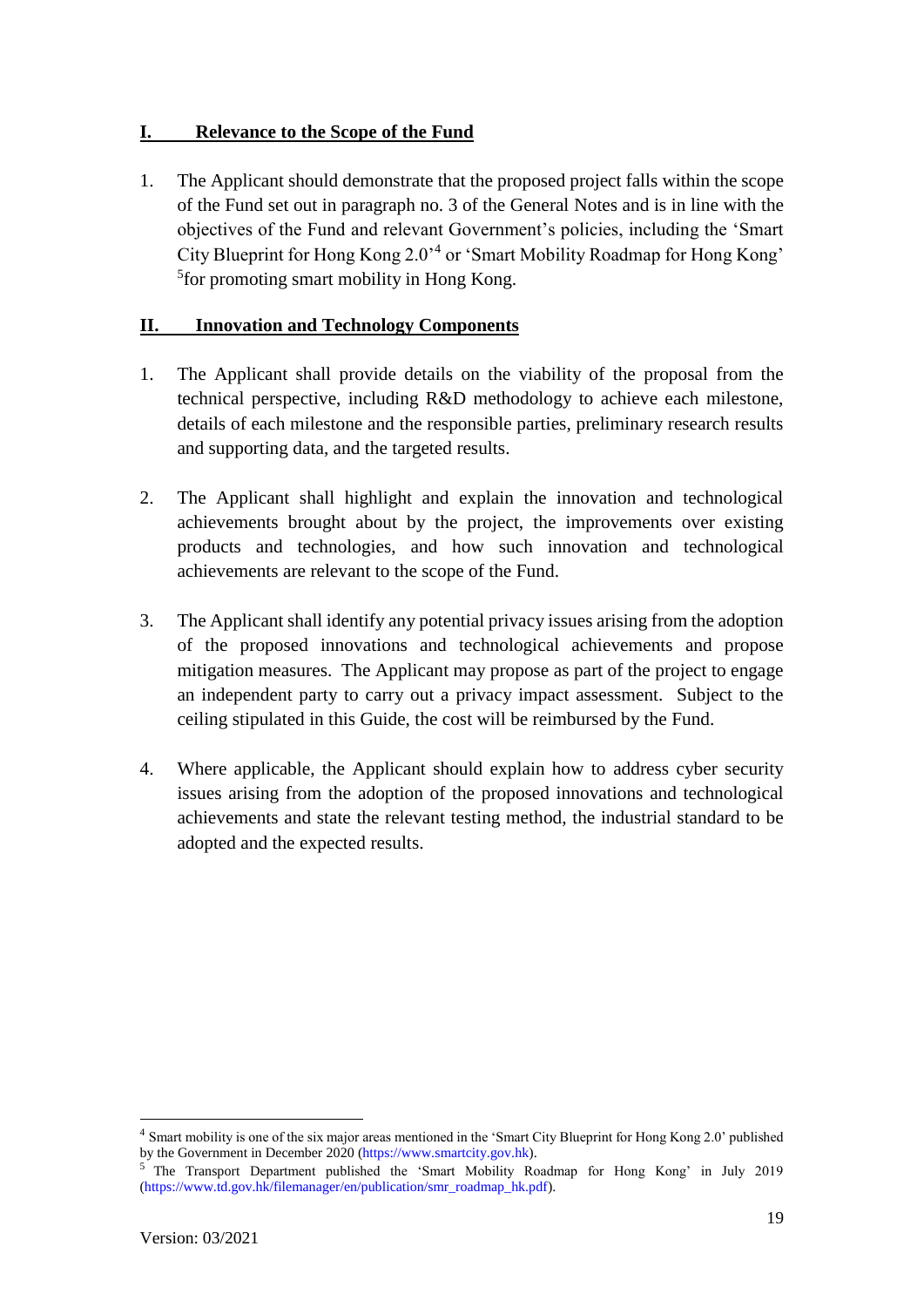## **III. Technical and Management Capability**

- 1. The technical and management ability of the project team to deliver the project will be assessed under this criterion. In addition to the qualification, experience and past achievements of key project team members, the size and organization of the project team as well as the role and involvement of the key project team members in the project will be considered.
- 2. The application shall include the following for assessment under this criterion:
	- (a) Organization chart of the project team with elaborations on the roles and responsibilities of key project team members, and the efficiency and effectiveness of the organization;
	- (b) A manning schedule showing the time to be spent on the project by key project team members;
	- (c) Curriculum vitae of key project team members showing their qualifications, experiences, and past achievements; and
	- (d) Projects completed or on-going projects of the key project team members with brief descriptions, programme, hurdles resolved and key deliverables of the projects.
- 3. Where appropriate, the track record of the Applicant and the project team in previous funded projects under the Fund will be taken into consideration. The Applicant shall list his projects as well as others' projects with participation from the key project team members (whether or not such projects are completed or not) but need not provide any information on the assessment of the project.

## **IV. Financial Considerations**

The Applicant should ensure that all the necessary financial information is provided in this section and the basis of estimation is reasonable.

## **(A) Project Expenditure**

1. The Applicants should provide the Estimated Project Cost with breakdown into manpower, equipment, other direct costs and, in the case of the Public Sector Research Institutions, administrative overheads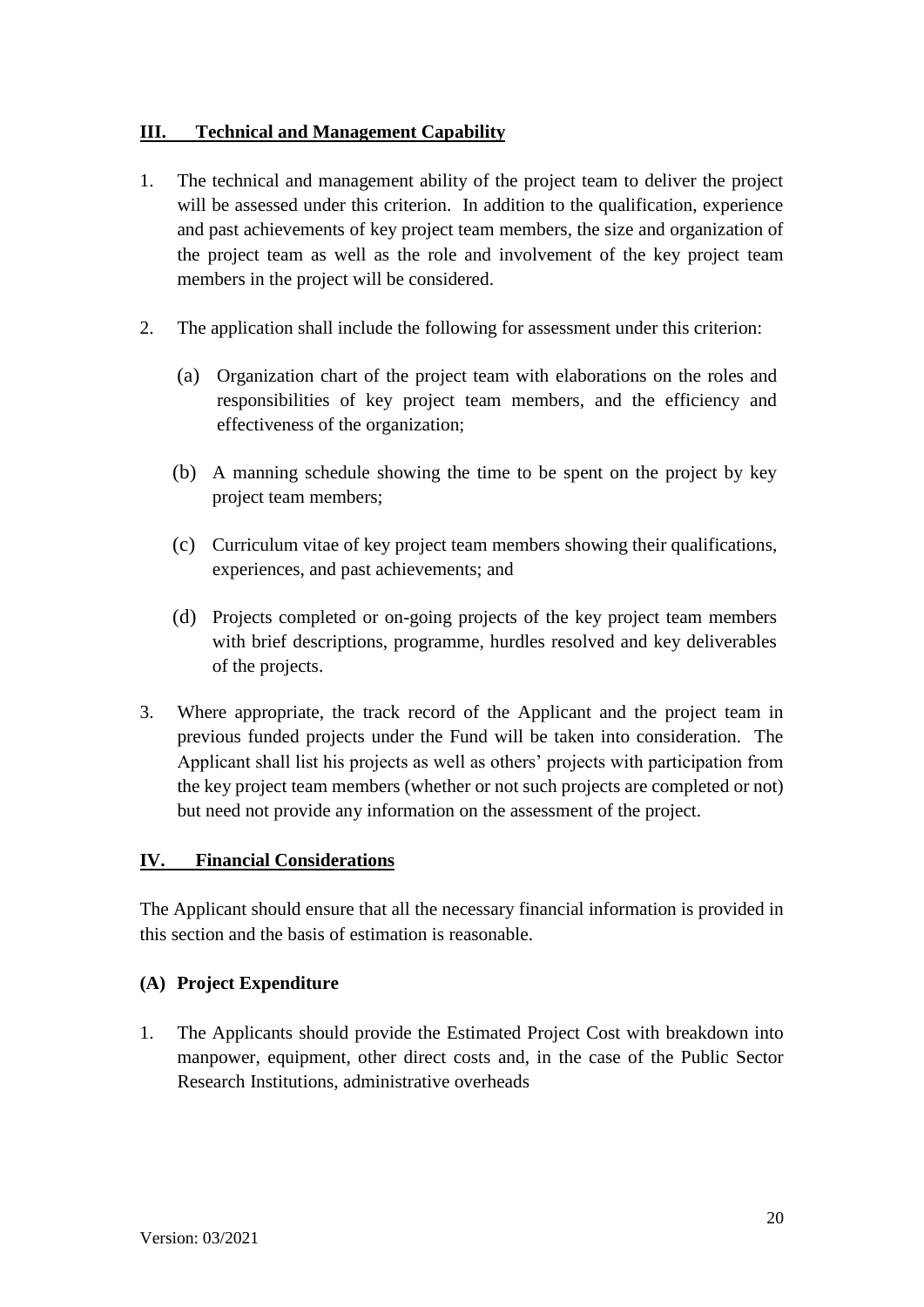## *a) Manpower*

- (i) For an Applicant other than the Public Sector Research Institutions, project funding can generally be used to cover the salary of project team members, including the employer's mandatory contribution to the Mandatory Provident Fund (MPF). Variable pay and general fringe benefits and allowances such as expenses on housing (including nominal rental for quarters), education, training, passage and travelling (except travelling expenses directly related to the project approved by the Management Committee), food, medical, dental, insurance, severance pay, overtime and untaken leave, etc. are disallowed.
- (ii) For the Public Sector Research Institutions, project funding can generally be used to cover the salary of project team members, including employer's mandatory contribution to the MPF, contract gratuities, annual salary adjustment (excluding increments and promotion) and general fringe benefits (e.g. medical) in accordance with the established mechanism of the relevant Public Sector Research Institutions.
- (iii) The Fund will not cover any emolument to a person whose salary is already paid by the Government, a Government subvented body/institution, a university or any government funding schemes. This principle shall apply irrespective of whether the relevant service/work is carried out within or outside normal working hours of the person concerned.
- (iv) The Applicant is required to seek prior consent from the Government for any change in key project team members.
- (v) For an application from the public sector, at least 30% of the proposed manpower, in terms of time to be spent on the project, shall be contributed by full-time staff directly employed by the Applicant.

## *b) Equipment*

- (i) The Applicant should critically examine how the equipment required for the project can be obtained in the most economical manner –
	- 1. the Applicant should first make use of existing equipment;
	- 2. for new equipment, the Applicant should consider to rent if it is more economical than to purchase;
	- 3. new equipment can be procured if it is genuinely necessary, but the Applicant should supply information on the expected usage rate of the equipment, e.g. usage time vs. idle or down time and the use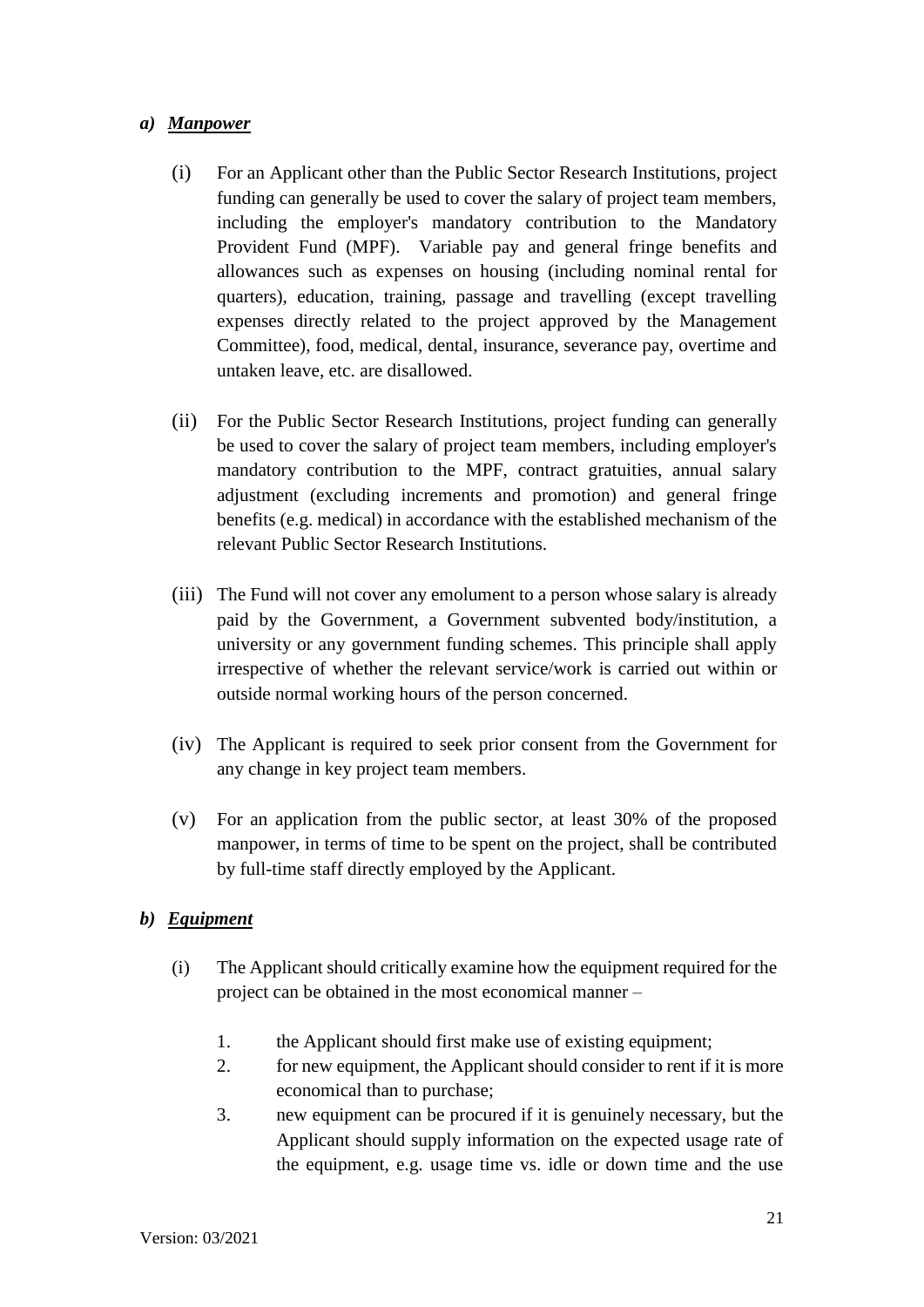during idle time and disposal plan after project completion; and

- 4. the Management Committee will take into account the expected usage rate, mode of acquisition (purchase vs. rental), future use / divestment to ensure cost-effectiveness.
- (ii) Individual equipment or parts that will eventually form part of the project deliverables (e.g. the prototype) are regarded as consumables and the relevant cost should be grouped under 'other direct costs'.
- (iii) The Applicant is required to seek prior consent from the Government for any change in any equipment used or to be used in the project with an estimated cost of HK\$500,000 or above per item.
- (iv) Project funding shall not be used to cover
	- 1. depreciation / amortisation or provisions not representing actual expenses incurred; and
	- 2. general office and IT equipment.
- (v) The Applicant should ensure that all procurements for goods and services are carried out in an open and fair manner and should generally comply with the following procedures –

| Aggregated value of each procurement | <b>Requirement</b>                   |
|--------------------------------------|--------------------------------------|
| HK\$50,000 and below                 | Quotations from at least 2 suppliers |
| Above HK\$50,000 to HK\$1,400,000    | Quotations from at least 5 suppliers |
| Above HK\$1,400,000                  | Open tender                          |

- (vi) In case the Applicant intends to deviate from the procedures above, he has to provide details and justifications and the relationship with the proposed supplier(s) or tenderers, if any, in the application form.
- (vii) However, if the Applicant submit multiple applications and these applications require the use of the same equipment procured under the Fund, the equipment should be shared among these projects with its cost charged on a pro-rata basis under each project. The Applicant is required to maintain a record on the usage of the equipment by the concerned projects for cost allocation purpose.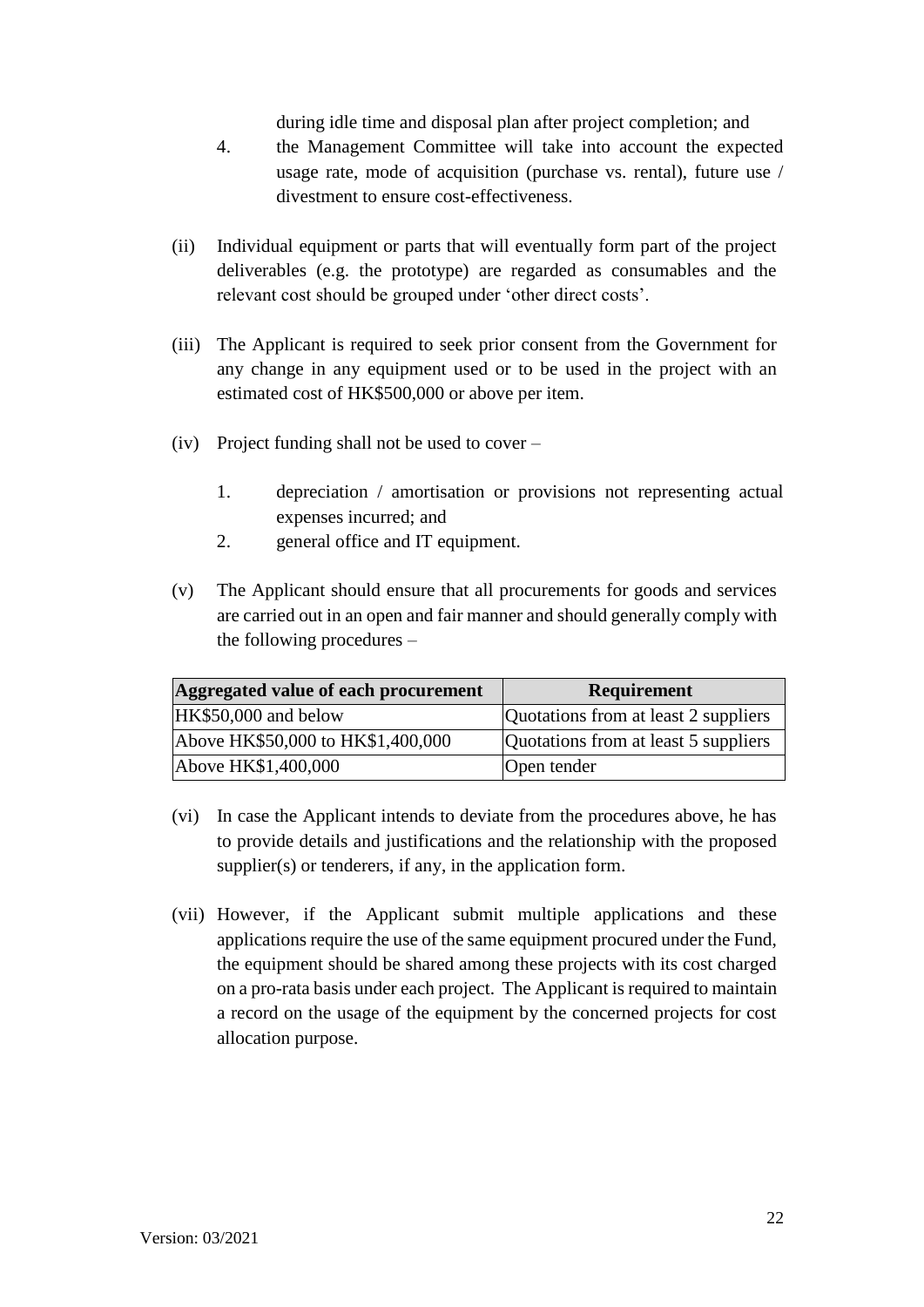## *c) Other Direct Costs*

- (i) Project funding can be used to cover
	- 1. external consultancy;
	- 2. purchase of consumables and licences for IP rights;
	- 3. promotion and marketing activities for disseminating project deliverables and technology transfer;
	- 4. advertisements for staff recruitment;
	- 5. patent registration fee up to HK\$250,000 per project;
	- 6. equipment or parts that will eventually form part of the project deliverables;
	- 7. external audit fees as required by the funding agreement. (The maximum provision allowed for each annual/final audited account of a project with an Estimated Project Cost of less than HK\$1 million, between HK\$1 million and HK\$5 million and more than HK\$5 million shall not exceed HK\$8,000, HK\$14,000 and HK\$20,000 respectively.); and
	- 8. reasonable travelling cost (e.g. economy class fare only if applicable) that are of direct relevance to the project and account for no more than 5% of the total amount of funds required from the Fund. The number of participant is not more than one person from project team.
- (ii) Unless otherwise specified in this Guide, project funding cannot be used to cover other costs like –
	- 1. building facilities (including office, laboratory, accommodation) rates, rental, renovation, operation, repair and maintenance expenses;
	- 2. costs of setting up office or forming association / consortium;
	- 3. utilities charges for electricity, gas, water, telephone and fax;
	- 4. transport shuttle bus services and travelling expenses between workplaces and homes;
	- 5. general administration and office expenses;
	- 6. staff-related costs provident fund handling charges, staff training and development costs and staff facilities;
	- 7. entertainment expenses, and any prizes, in the form of cash or not;
	- 8. advertisements (except for disseminating project deliverables and technology transfer, or staff recruitment);
	- 9. organisation of trade missions and participation fees at study/trade missions;
	- 10. charges for non-R&D services (e.g. accounting, personnel, procurement, library, security, cleansing, legal, and central and departmental administrative support) provided by the Applicant or its contractors/agents; and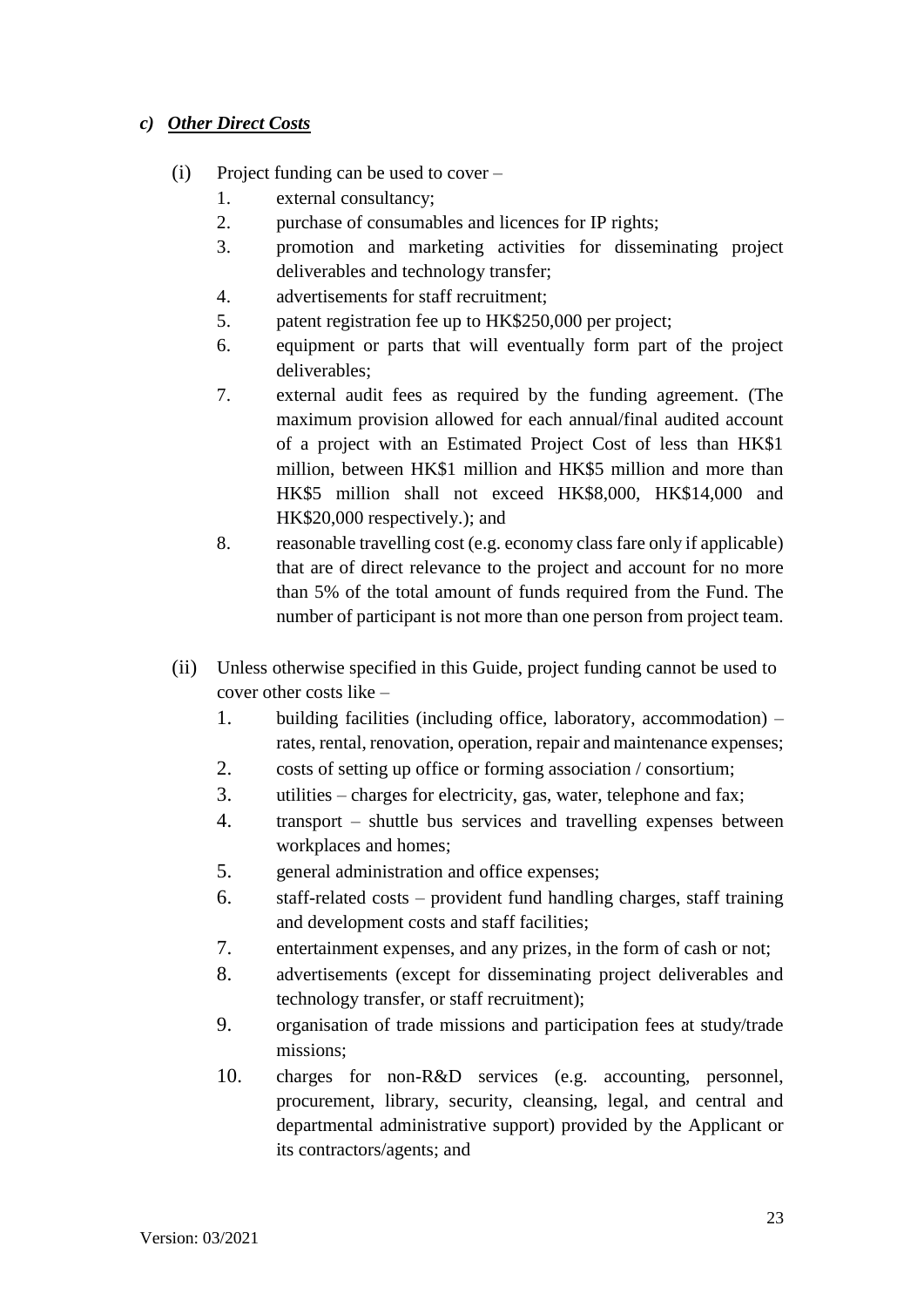11. capital financing expenses (e.g. mortgage and interest on loans/overdrafts).

The list of disallowed cost items set out above is NOT exhaustive. The Applicant should consult the Secretariat if there is any doubt whether an item would be funded.

## *d) Administrative Overheads*

- (i) Administrative overheads up to 15% of the funding requested (net of administrative overheads) can be included in the project budget for applications from the Public Sector Research Institutions. The actual administrative overheads to be reimbursed by the Fund will be capped at 15% of the funding approved (net of administrative overheads).
- (ii) The administrative overheads shall be included as part of the project expenditure in the financial information to be provided by the Public Sector Research Institutions.

## **(B) Sponsorship**

- 1. Any organisations or individuals can be sponsors to the project. Due weighting will be given to a project with a larger amount of sponsorship and larger number of sponsors from related industries, which indicate the interests of the industries in the deliverables of the project and the potential for adoption by the industries.
- 2. The Applicant is required to provide details and supporting documents on the sponsors, the amounts of sponsorships and their main businesses.

## **(C) Project Income and Residual Funds**

1. All funding and contribution for the project and income derived from the project shall be deposited to the project account and used for offsetting project expenditures. After completion (or termination, as the case may be) of the project, the Applicant shall return to the Government all unspent funding contributed by the Fund, and residual project income in the project account in proportion to the funding disbursed as set out in the funding agreement.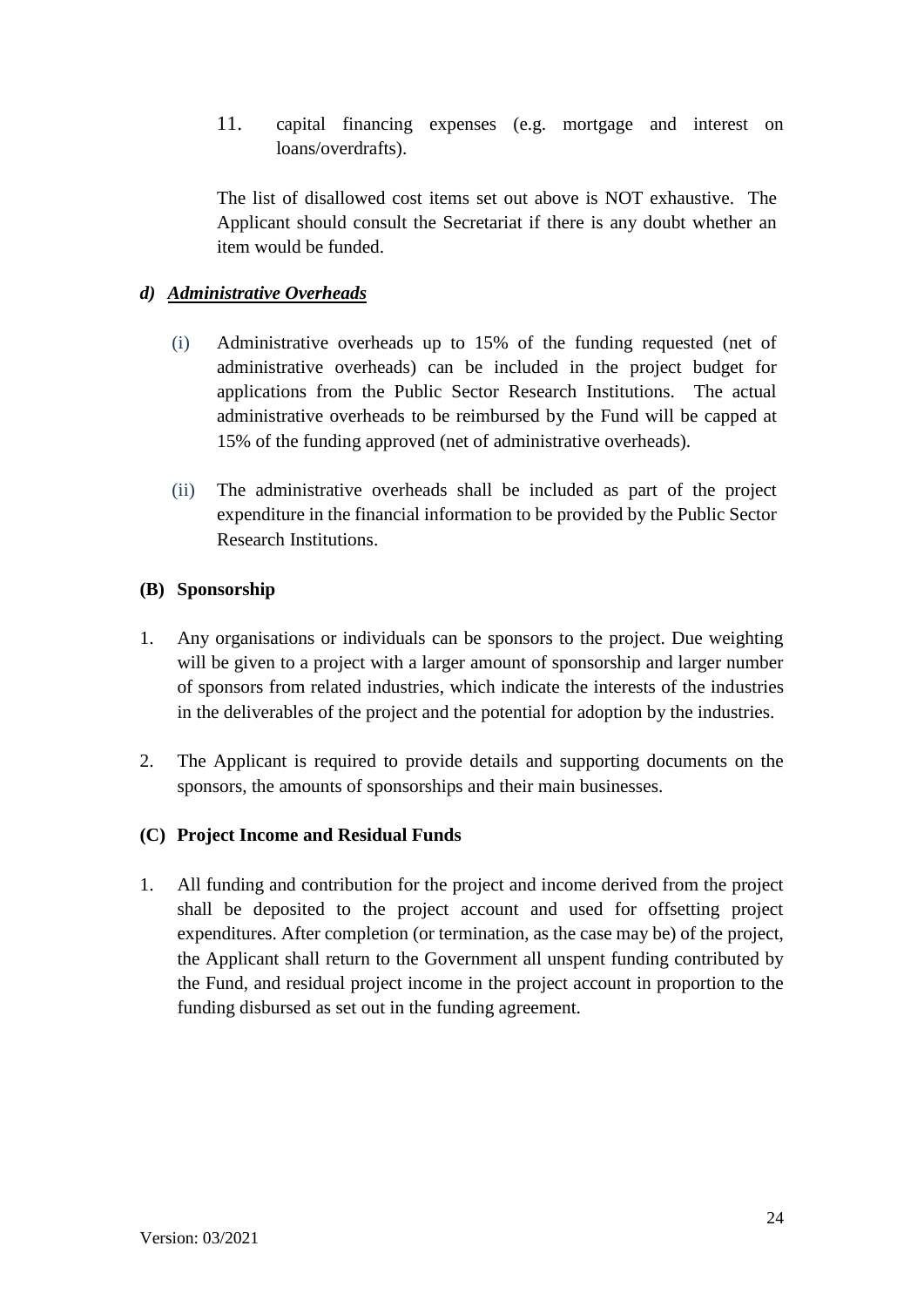# **V. Commercial Viability of Project Deliverables in Hong Kong / Potential Application of Research Results in Hong Kong**

## For Research and Application Projects

- 1. In the context of the Fund, 'commercialisation' refers to the deliverables of the Project being launched, sold or adopted by either private or public parties.
- 2. To enhance the chance of commercialisation, the Applicant should provide the following information:
	- (a) the stages at which the project is positioned upon commencement and completion (e.g. research, development, testing);
	- (b) future positioning of the deliverables of the project in the market vis-a-vis existing products and technologies;
	- (c) whether further phase of research and application work is required prior to commercialisation;
	- (d) whether there are associated/complementary technology development projects which will contribute to the commercialisation of the deliverables of the project; and
	- (e) an analysis of the strengths / weaknesses / opportunities / threats of the deliverables of the project (i.e. SWOT analysis).
- 3. The Applicant should, where available, supply supporting documents from organisations interested in procuring a licence of the deliverables of the project for commercialization or further development.

## For Pure Research Projects

- 4. For pure research projects, the application will be vetted based on its plan and the long term potential of making use of the research results to develop products or technologies which can be launched, sold or adopted by either private or public parties.
- 5. The Applicant should provide the following information:
	- (a) the stages at which the research project is positioned upon commencement and completion (e.g. data analysis, modelling, analysis);